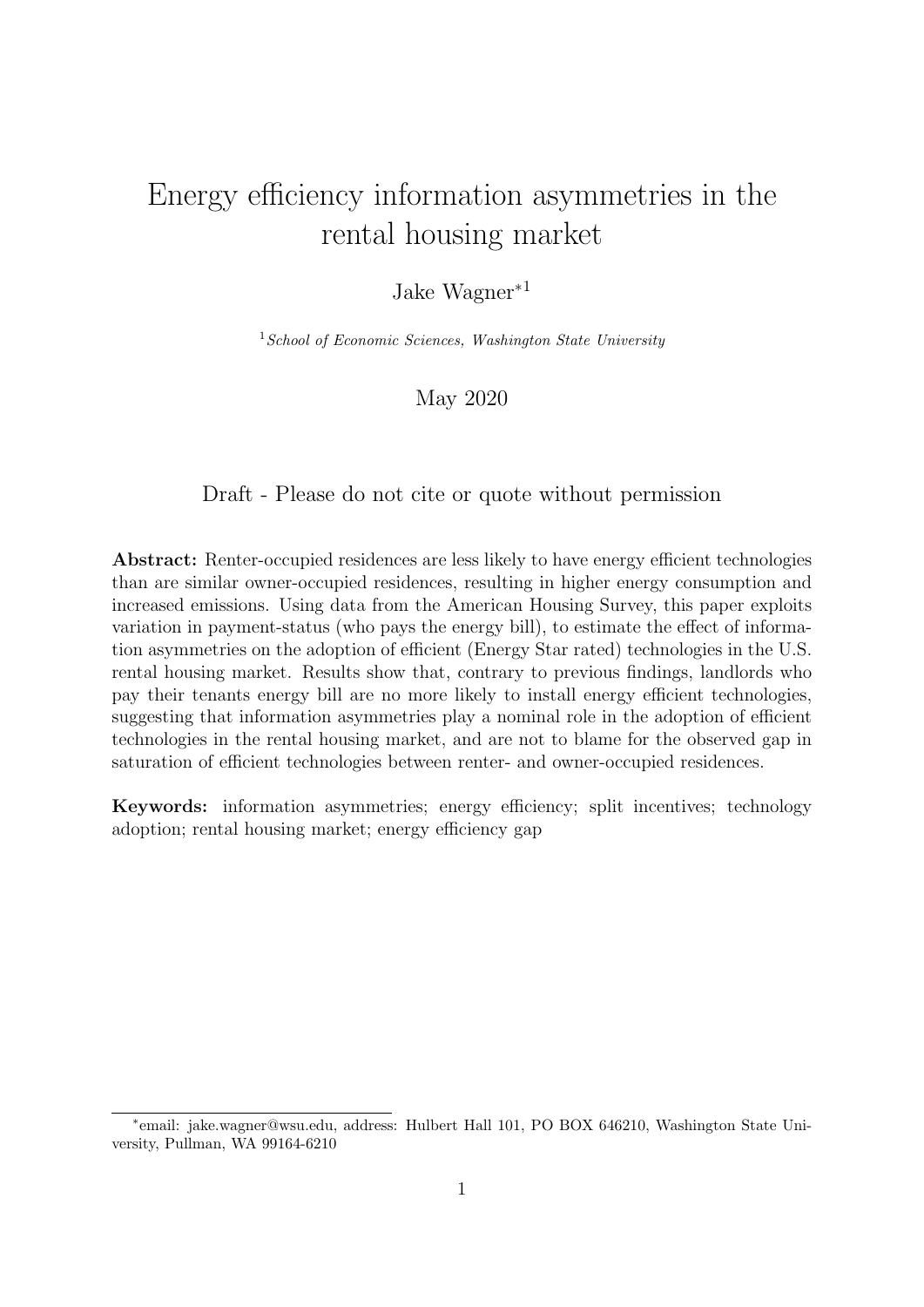### 1 Introduction

Residential energy consumption accounts for 19% of U.S. energy-related carbon emissions [\(U.S. Energy Information Administration,](#page-23-0) [2019\)](#page-23-0). To reduce emissions and energy costs, homeowners often choose to install efficient technologies such as Energy Star rated appliances or additional insulation. Since 2005, however, home-rentership has been on the rise, and as of 2016, 37% of heads of households are home-renters rather than homeowners; the highest since 1965 [\(Pew Research Center,](#page-23-1) [2017\)](#page-23-1). When residences are rented, landlord-tenant rental contracts give rise to two potential market failures.

The first occurs when landlords pay their tenant's energy bill: tenants face a moral hazard problem and do not have an incentive to conserve energy [\(Levinson and Nie](#page-22-0)[mann,](#page-22-0) [2004;](#page-22-0) [Gillingham, Kenneth Harding and Rapson,](#page-22-1) [2012\)](#page-22-1). Such inefficiencies have long been recognized [\(Blumstein et al.,](#page-22-2) [1980;](#page-22-2) [Fisher and Rothkopf,](#page-22-3) [1989\)](#page-22-3), and have in large part been resolved by encouraging/requiring residential buildings to be individually metered for energy. Under the Public Utilities Regulatory Policies Act of 1978, newly built apartments are required to be individually metered for electricity, and sub-metering (of all energy types) is encouraged by federal energy efficiency guidelines.<sup>[1](#page-1-0)</sup> As a result tenants pay the energy bill in most residential rental contracts: as of 2011, tenants pay the electricity bill in 89% of renter-occupied units (American Housing Survey).

Requiring tenants to pay the energy bill, however, gives rise to a second potential market failure: landlords who do not pay their tenant's energy bill, may have less incentive to install energy efficient technologies [\(Davis,](#page-22-4) [2010;](#page-22-4) [Gillingham, Kenneth Harding and](#page-22-1) [Rapson,](#page-22-1) [2012\)](#page-22-1). If prospective tenants cannot observe the energy efficiency of candidate housing units (level of insulation, efficiency of appliances, etc.), they will be unwilling to pay a rent premium for any unobserved energy efficiency investments. Landlords will in turn be unwilling to adopt more costly energy efficient technologies. The result is an under-saturation of energy efficient technologies in the rental housing market, causing

<span id="page-1-0"></span><sup>&</sup>lt;sup>1</sup> "Tenant submetering can be one of the most cost-effective energy conservation measures available. A large portion of the energy use in tenant facilities occurs simply because there is no economic incentive to conserve." 1998 Code of Federal Regulations, Title X, part 435.106.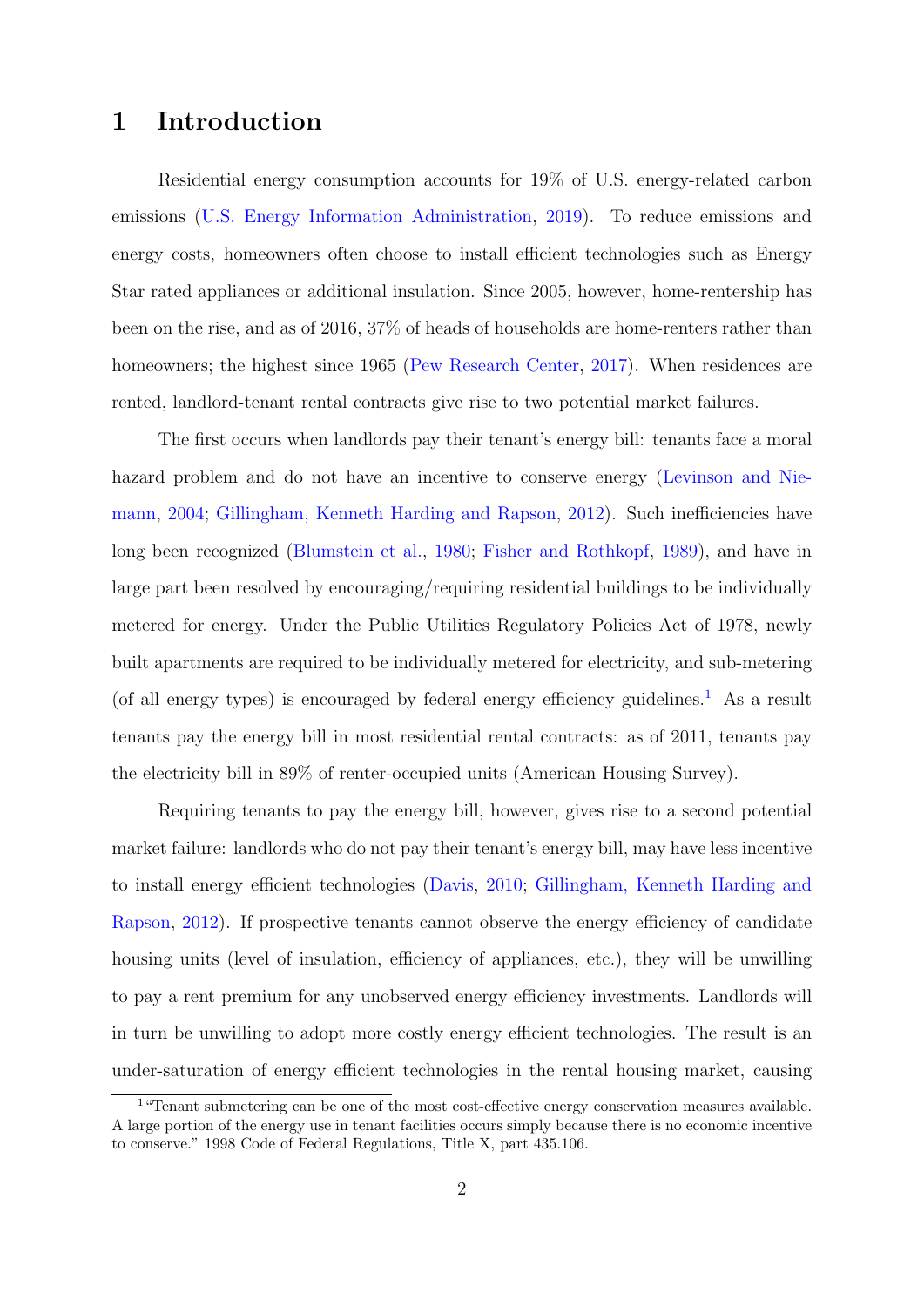higher energy consumption and increased emissions.

Concern for energy efficiency information asymmetries in the rental housing market stems from the observed difference in saturation of efficient technologies in renterand owner-occupied residences: renter-occupied residences are 10% less likely to have energy efficient appliances, and are 16% less likely to be properly insulated relative to similar owner-occupied residences [\(Davis,](#page-22-4) [2010;](#page-22-4) [Gillingham, Kenneth Harding and Rap](#page-22-1)[son,](#page-22-1) [2012\)](#page-22-1). Because most rental contracts require the tenant to pay the energy bill, the difference in saturation is often assumed to be the result of information asymmetries (see [Allcott and Greenstone](#page-22-5) [\(2012\)](#page-22-5), [Gillingham and Palmer](#page-22-6) [\(2014\)](#page-22-6), or [Gerarden et al.](#page-22-7) [\(2017\)](#page-22-7) for review).

The difference in saturation of efficient technologies between renter- and owneroccupied residences, however, is only indicative of information asymmetries if we assume that renters and owners are identical. For example, if renters and owners have different preferences for energy efficiency, then the divergence in preferences may explain the difference in saturation of efficient technologies, absent information asymmetries [\(Myers,](#page-22-8) [2017\)](#page-22-8).

The objective of this paper is to identify the causes of the observed difference in saturation of efficient technologies between renter- and owner-occupied units. In particular, I focus on testing the effects of information asymmetries on the adoption of efficient technologies in the rental housing market. I then use these results to identify potential mechanisms that are responsible for the observed difference in saturation of efficient technologies between renter- and owner-occupied residences.

Two existing papers have explored energy efficiency information asymmetries in the rental housing market. [Myers](#page-22-8) [\(2017\)](#page-22-8) uses a housing search model to predict turnover rates, capitalization, and the adoption of efficient technologies in the northeastern U.S. Their identifying assumption is that under perfect information, a price shock to energy costs should not cause the outcomes of interest (turnover, capitalization, and technology adoption) to vary systematically across energy payment-status. [Myers](#page-22-8) [\(2017\)](#page-22-8) finds that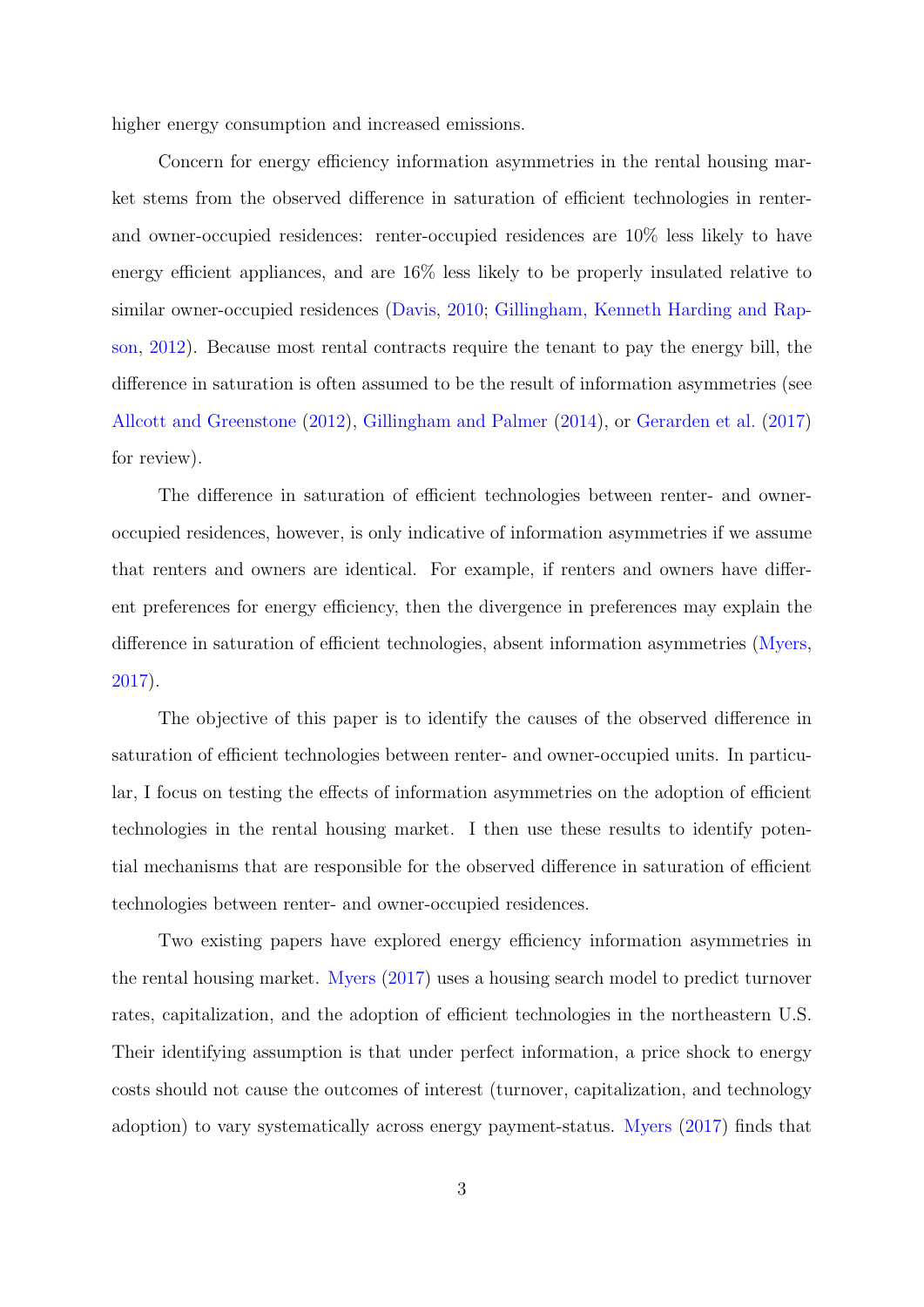under a price shock these outcomes do vary systematically by payment-status, and that price shocks affect turnover rates, capitalization, and the adoption of efficient technologies in ways consistent with housing market predictions under asymmetric information. This paper builds on the work of [Myers](#page-22-8) [\(2017\)](#page-22-8), by using a nationally representative sample (over 40,000 observations) and a reduced-form identification strategy to characterize energy efficiency technology adoption across all regions of the U.S.

Using the nationally representative 2011 American Housing Survey (the same data used in this analysis), [Souza](#page-23-2) [\(2018\)](#page-23-2) uses variation in energy payment-status to identify the effects of information asymmetries on the adoption of energy efficient appliances. They find that renter-occupied units are less likely to have efficient appliances, but that this difference attenuates when the unit has an energy-included rental contract (a contract in which the landlord pays the energy bill), suggesting the prevalence of information asymmetries. Problematically, [Souza](#page-23-2) [\(2018\)](#page-23-2) fails to address the simultaneity between a landlords decision to adopt an efficient technology, and their decision to offer an energyincluded rental contract. After addressing this simultaneity using an instrumental variables approach, our results contradict those of [Myers](#page-22-8) [\(2017\)](#page-22-8) and [Souza](#page-23-2) [\(2018\)](#page-23-2).

This paper contributes to the literature on residential energy efficiency technology adoption in two important ways. The first is the development of a theoretical framework that is used to conceptualize an owner's decision to adopt an efficient technology and identify the mechanisms that may drive the gap in saturation of efficient technologies between owner- and renter-occupied residences. The second is a refinement of the current analysis on energy efficiency technology adoption in the rental housing market: I address the simultaneity in the owners technology adoption decision, allow for heterogenous effects of housheold/unit characteristics across tenure-status, and use nationally representative sample. After extending the analysis of [Myers](#page-22-8) [\(2017\)](#page-22-8) and [Souza](#page-23-2) [\(2018\)](#page-23-2), we find that landlords who pay their tenants energy bill are no more likely to install efficient technologies, suggesting that information asymmetries play a nominal role in the adoption of efficient technologies in the rental housing market, and are not to blame for the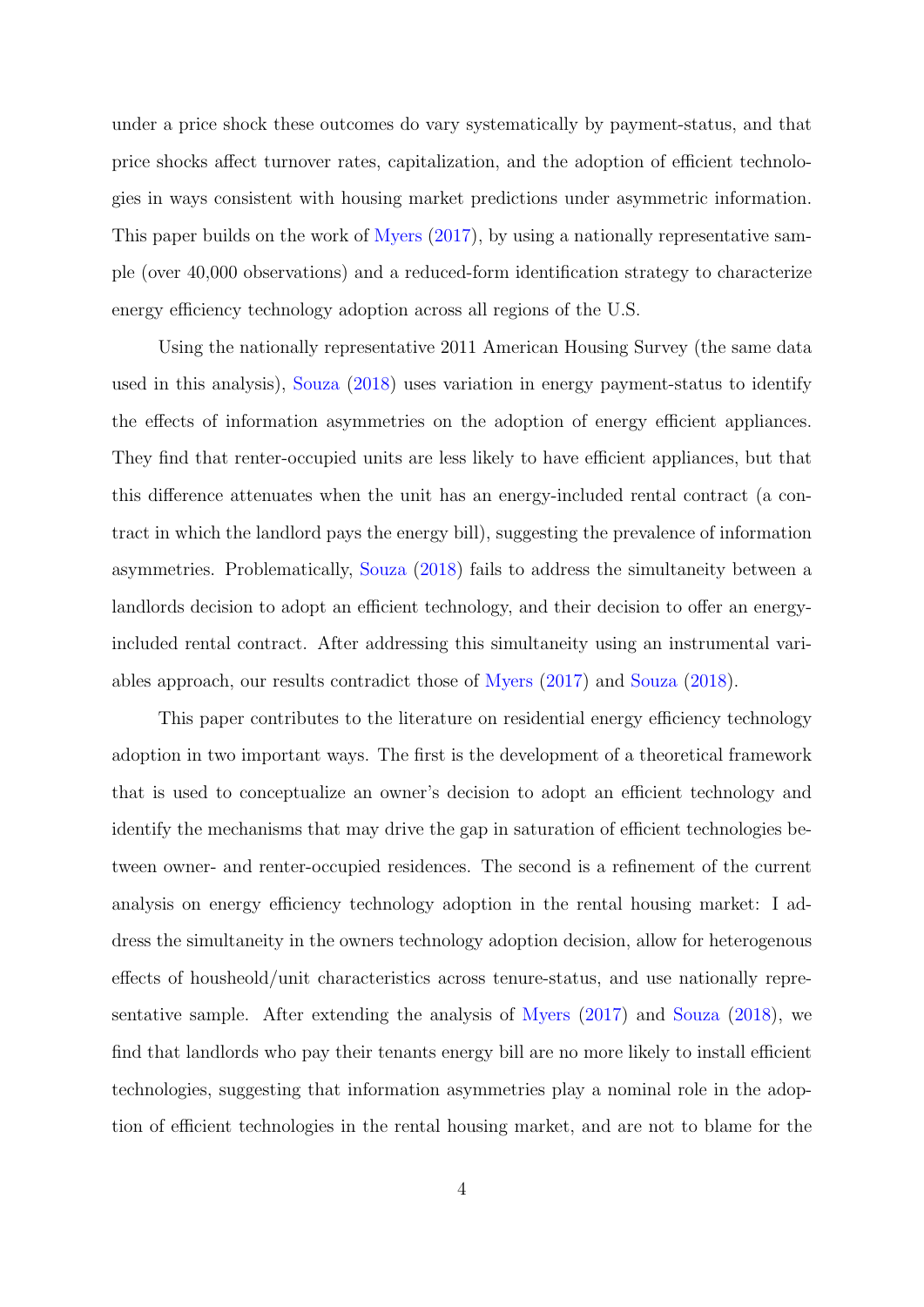observed gap in saturation of efficient technologies between renter- and owner-occupied residences.

In the next section, a simple framework is developed to analyze the adoption of efficient technologies in renter- and owner-occupied residences (section [2\)](#page-4-0). In section [3](#page-9-0) we survey descriptive statistics of householder and housing unit characteristics, before analyzing how information asymmetries affect the adoption of efficient technologies (section [4\)](#page-14-0). Finally, with results in hand, the simple framework is revisited to discuss which mechanisms may be at play in driving the gap in saturation of energy efficient technologies in renter- and owner-occupied residences (section [5\)](#page-20-0).

### <span id="page-4-0"></span>2 Theoretical framework

A simple framework is needed to analyze the adoption of efficient technologies in renter- and owner-occupied residences. The framework describes the owner's purchase decision between two energy consuming goods that differ in energy efficiency, and the occupant's energy consumption decision.[2](#page-4-1) The owner and occupant may be the same person, in which case the unit is owner-occupied, or they may be different, in which case the unit is renter-occupied (landlords are simply owners of renter-occupied units). This framework is applicable to many purchase decisions involving energy consuming durable goods (e.g. heater, air-conditioner, lighting, etc.), but can also be applied to water consuming durable goods (e.g. toilets, showers, sprinkler systems, etc.).

For tractability the framework is described in terms of an owner's decision to purchase a heating system and the occupant's choice of heat output, since space heating a cooling are the most consumptive end-uses in U.S. residences [\(U.S. Energy Informa](#page-23-0)[tion Administration,](#page-23-0) [2019\)](#page-23-0). It can, however, be easily extended to other energy use and purchase decisions. In the first period, the owner chooses which heat system to install (energy efficient or inefficient), and makes the purchase. In the second period, the occu-

<span id="page-4-1"></span><sup>&</sup>lt;sup>2</sup>The framework used to model the purchase decision builds on the work of [Allcott et al.](#page-22-9)  $(2011)$  and [Allcott and Greenstone](#page-22-5) [\(2012\)](#page-22-5).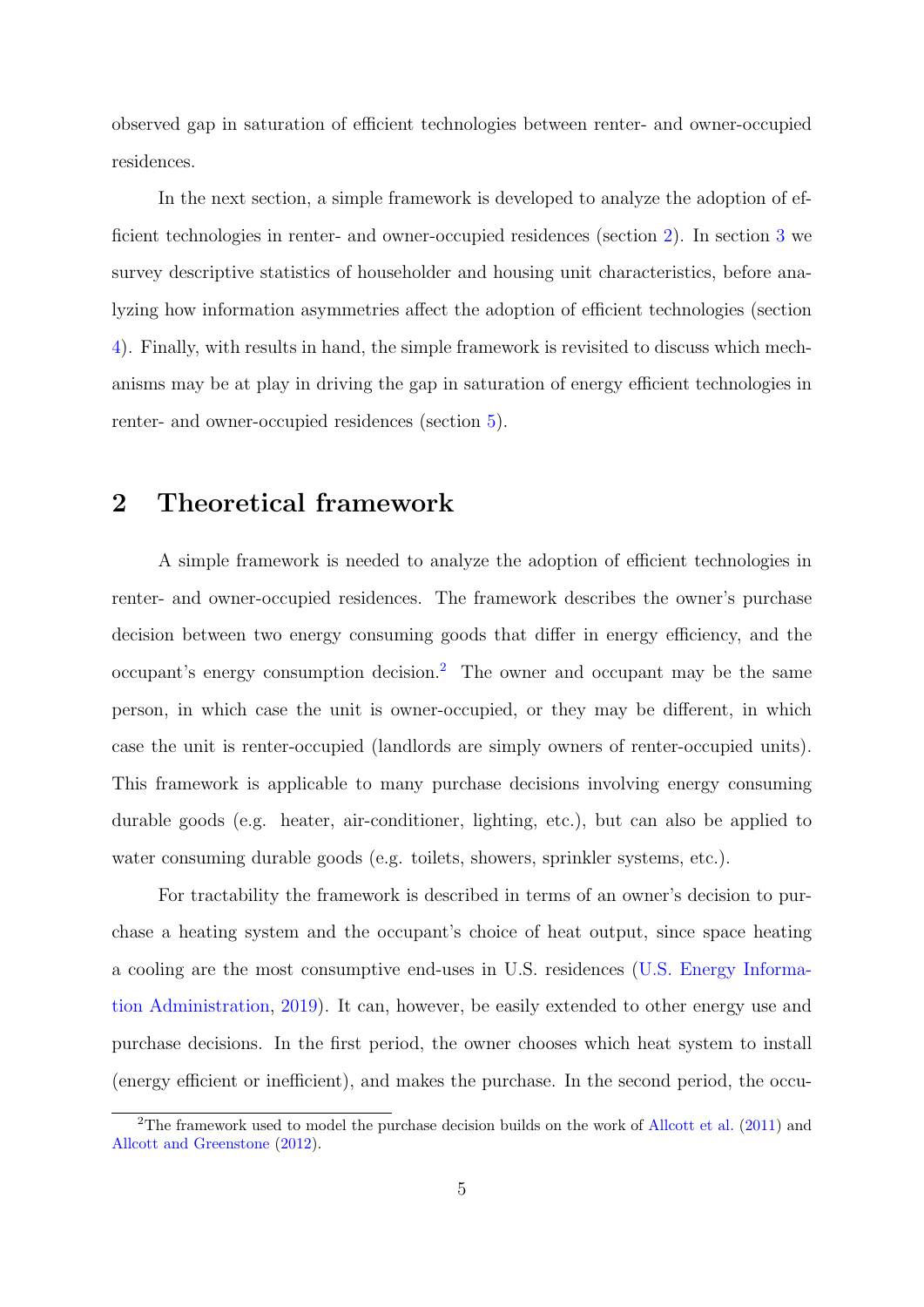pant consumes heat output, which results in energy costs. Energy costs are paid by the owner for owner-occupied units, and renter-occupied units with energy-included rental contracts. Rental contracts are considered energy-included when the occupant reports that they do not pay an additional bill (separate from rent) for their energy use.

We normalize energy prices from different sources using the price/BTU of energy input denoted by  $P_{BTU}$ . We let heat output be equal to  $\text{Heat}_{\tau} = BTU * E_{\tau}$ , where  $BTU$ is energy input and  $E_{\tau}$  is the energy efficiency factor. The energy efficiency factor  $(E_{\tau})$ varies with the type of heat system  $\tau \in \{\text{efficient}, \text{ inefficient}\}\,$ , and  $E_{\text{inefficient}}$  is less than  $E_{\text{efficient}}$ . Lastly, to account for the role of payment-status on energy use and technology adoption we let  $I$ (occupant-pays) be an indicator that equals one if the occupant pays the energy bill, and zero otherwise. Then, occupants choose energy consumption  $(BTU)$ and consumption of a composite good  $(X)$  to solve their utility maximization problem:

$$
\max_{BTU,X} U(\text{Heat} = BTU \times E_{\tau}, X),
$$
  
subject to: (1)

$$
P_{BTU} \times BTU \times I(\text{occupant-pays}) + X \leq \text{Income},
$$

Utility is increasing in X, and exhibits diminishing marginal returns (i.e.  $U'_X > 0$ , and  $U''_X$  < 0). Utility is also increasing in heat, but only at low levels of heat consumption; we assume there exists  $Heat_{opt}$  beyond which occupants are made worse off by increasing their heat consumption (i.e. at low levels of heat  $U'_{\text{Heat}}(\text{Heat}_{\text{low}}) > 0$ , at high levels of heat  $U'_{\text{Heat}}(\text{Heat}_{\text{high}}) < 0, U''_{\text{Heat}} < 0, \text{ and } U'_{\text{Heat}}(\text{Heat}_{\text{opt}}) = 0).$ 

Then assuming an interior solution (and rewriting the budget constraint recognizing that  $BTU = \frac{\text{Heat}}{E\tau}$ , first order conditions of the occupant's utility maximization problem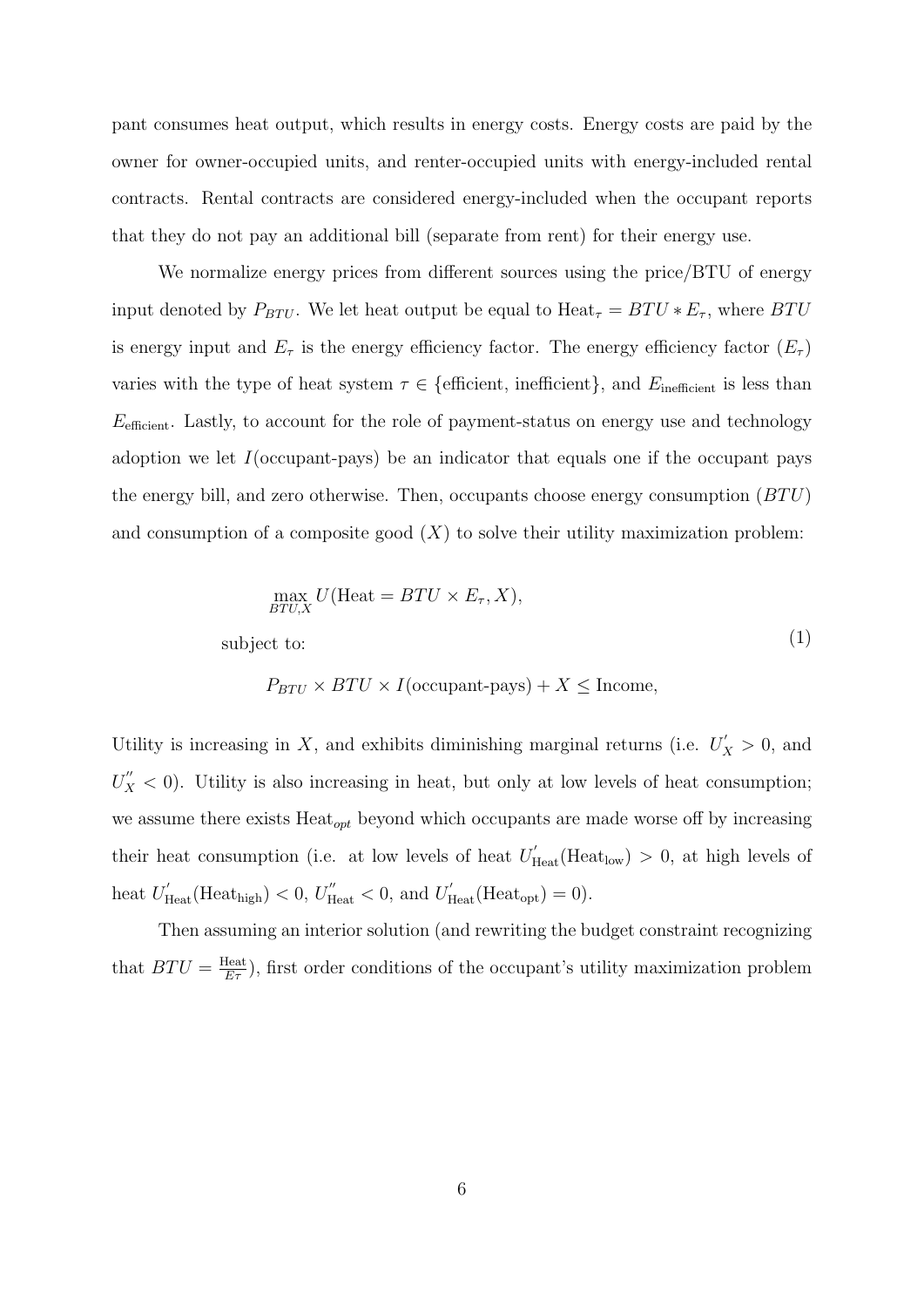are given by:

$$
U'_{Heat} - \lambda \frac{P_{BTU}}{E_{\tau}} \times I(\text{occupant-pays}) = 0
$$
\n(2)

$$
U'_X - \lambda = 0 \tag{3}
$$

$$
Income - P_{BTU} \times BTU \times I(occupant-pays) - X = 0
$$
\n(4)

When tenants do not pay for heat  $(I({\rm occupant-pays}) = 0)$ , their heat consumption is not limited by their budget constraint, so they consume at their bliss point denoted by Heat<sub>opt</sub>  $(U'_{Heat} = 0$ , and any more consumption would lead to disutility). Tenants who do not pay for heat consume  $\text{Heat}_{opt}$  regardless of energy efficiency ( $\text{Heat}^*_{0,\text{efficient}} =$  $\text{Heat}^*_{0,\text{inefficient}} = \text{Heat}_{opt}.$ 

When tenants do pay for heat  $(I({\rm occupant-pays}) = 1)$ , they equate the marginal utility per dollar of heat consumption with that of the composite good:

<span id="page-6-0"></span>
$$
\frac{U'_{\text{Heat}}E_{\tau}}{P_{BTU}} = U'_X. \tag{5}
$$

Equation [5](#page-6-0) implies that when tenants pay for heat  $(I({\rm occupant-pays}) = 1)$ , they consume less than they would under a utility-included contract  $(Heat^*_{0, \tau} > Heat^*_{1, \tau})$ . Furthermore, because  $E_{\text{efficient}} > E_{\text{inefficient}}$ , tenants who do pay for heat consume more of it when they have the efficient heater ( $\text{Heat}^*_{1,\text{efficient}} > \text{Heat}^*_{1,\text{inefficient}}$ ).<sup>[3](#page-6-1)</sup> These results follow economic intuition: occupant's who face the highest marginal cost of heat output (those that pay for heat and have an inefficient heater) will consume the least heat, whereas occupant's who face the lowest marginal cost of heat output (those that do not pay for heat) will consume the most.

The occupants choice of heat output can be written as a function of the price of heat  $(\frac{P_{BTU}}{E_{\tau}} \times I(\text{occupant-pays})),$  the price of the composite good (normalized to one), and household income. This analysis is primarily focused on how payment-status and energy

<span id="page-6-1"></span><sup>&</sup>lt;sup>3</sup>Follows from the fact that  $U''_{\text{Heat}} < 0$  and  $U'_{\text{Heat}}(\text{Heat}_{1,\text{efficient}}, X) < U'_{\text{Heat}}(\text{Heat}_{1,\text{inefficient}}, X)$ .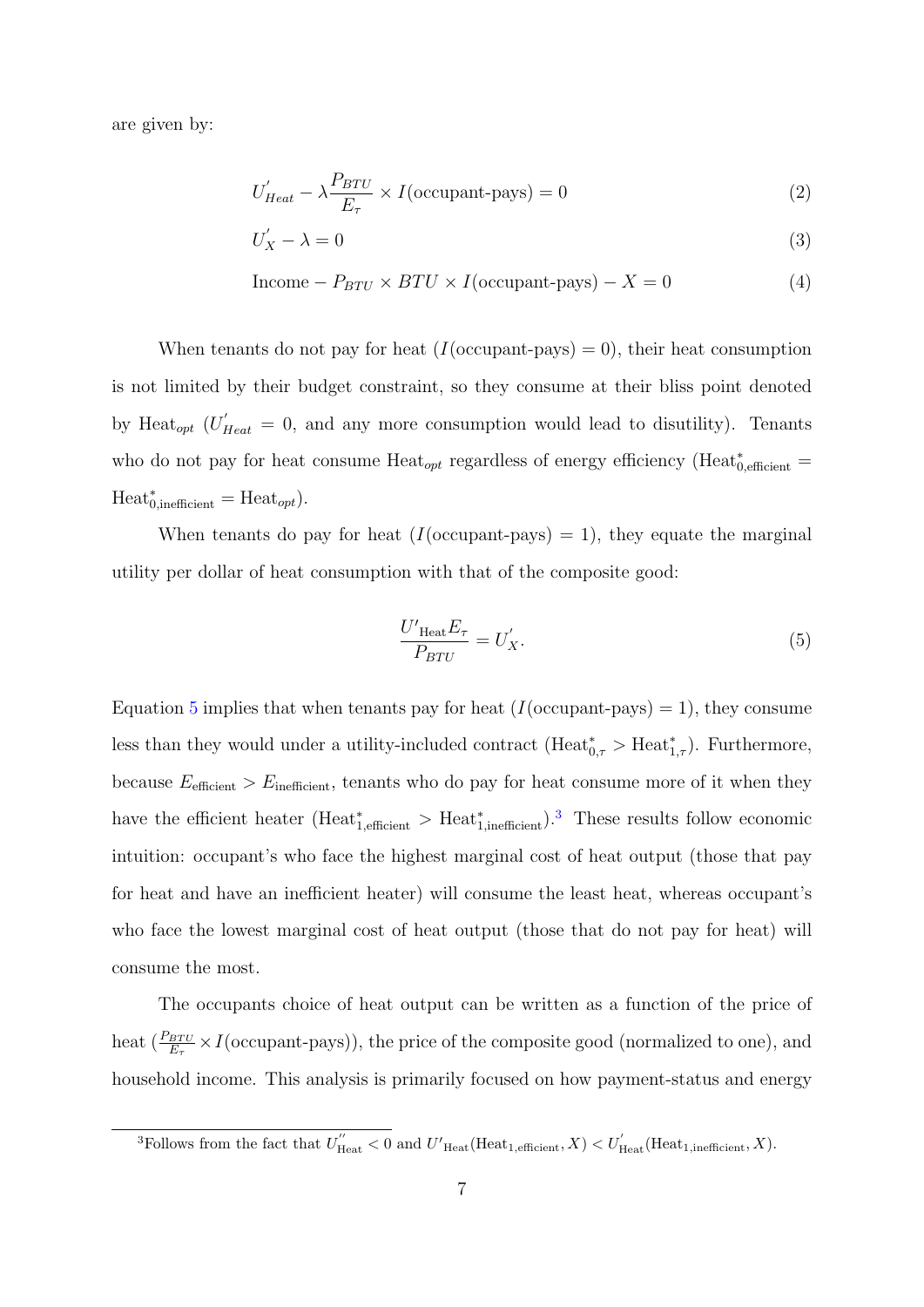efficiency affect the heat consumption and technology adoption decisions, so we denote the occupant's optimal choice of heat output (energy input) as a function of paymentstatus and energy efficiency alone:  $BTU^*_{I(\text{occupant-pays}),\tau}$ . We do, however, acknowledge the affects of income and prices on the heat output decision (and subsequent technology adoption decision) in our empirical analysis by including household income and regional dummies to control for income and prices respectively.

Using the occupant's heat output decision, we can characterize the owner's purchase decision. The owner purchases the efficient heat system if the expected net present value of doing so is positive. The incremental upfront cost of the efficient heat system is  $C$ , and the risk-adjusted discount rate is  $r > 0$ . The parameter  $\gamma$  embodies the role of asymmetric information and is used to weight the value of expected energy cost savings. All other costs (and benefits) that are associated with the purchase of the efficient heat system, and are internalized by the owner, are captured in  $\xi$ . Then, the owner should purchase the efficient heat system if the discounted sum of energy cost savings and additional  $costs/benefits (\xi)$ , is greater than the incremental upfront cost:

$$
\frac{1}{1+r} \left( \gamma P_{BTU} (BTU_{\text{inefficient}}^* - BTU_{\text{efficient}}^*) + \xi \right) > C. \tag{6}
$$

When an owner installs the efficient heat system they capitalize on energy cost savings either directly, if they are the ones paying the energy bill, or indirectly, through rent premiums. Due to information asymmetries, rent premiums imperfectly capture energy cost savings, so  $\gamma$  is allowed to vary by payment-status:  $\gamma_{I(\text{owner-pays})}$  where  $I(\text{owner-pays}) = 1$  if the owner pays the energy bill, and zero otherwise. In practice we might imagine  $\gamma_1 = 1$ , because there are no information asymmetries when the owner pays the energy bill, and  $\gamma_0 \in [0, 1]$ .

Installing an efficient heat system generates several additional costs/benefits (included in  $\xi$ ) that affect only the occupant: noise, aesthetic, features, etc. These additional costs/benefits that do not affect the owner directly, are imperfectly captured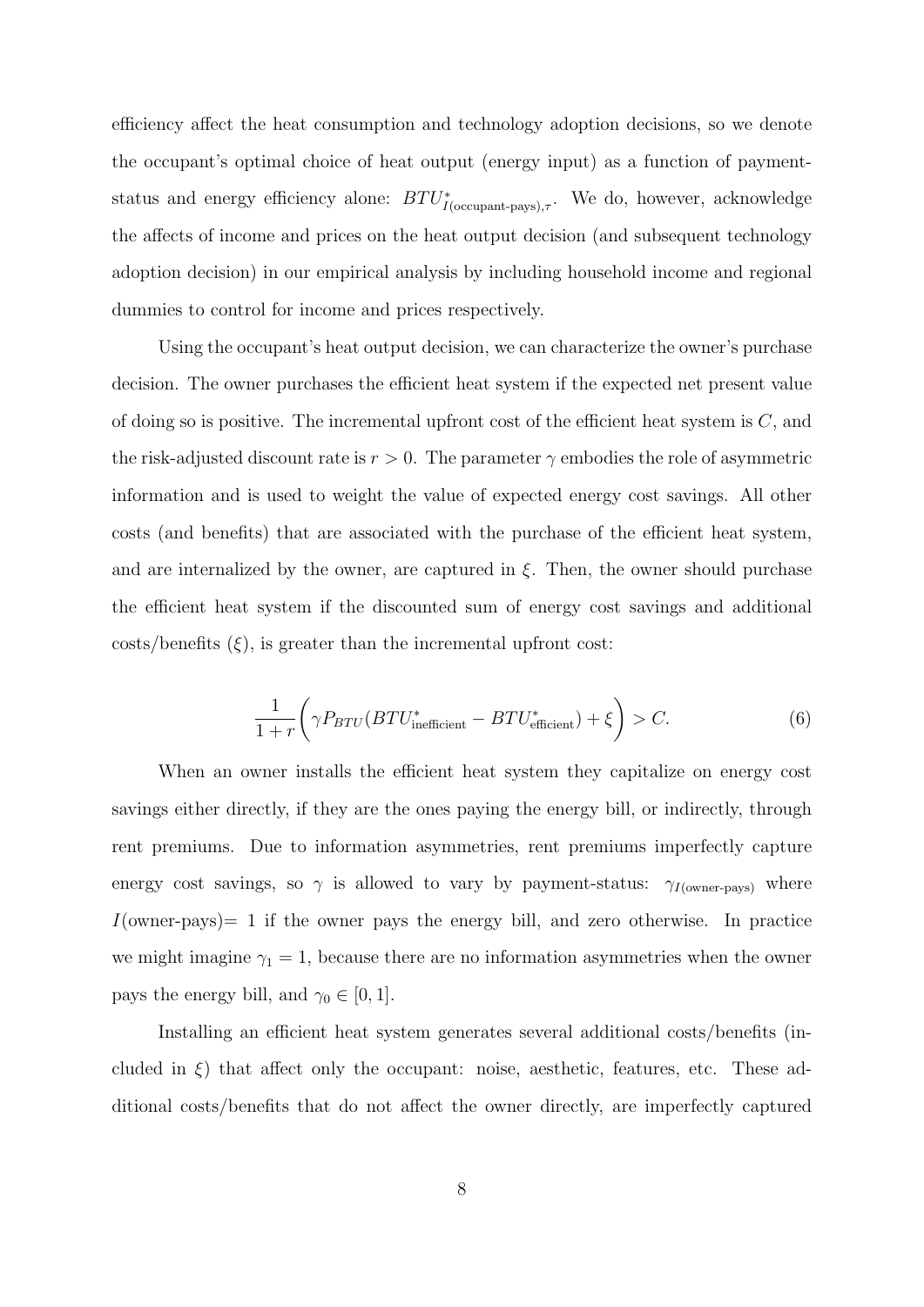through rent premiums, so  $\xi$  is allowed to vary by occupancy-status:  $\xi_s$  where  $s \in$ {owner: owner-occupied, renter: renter-occupied}. The risk-adjusted discount rate is also allowed to vary by occupancy-status: owners may have different credit constraints if they are investing in renter- versus owner-occupied units. Then the revised owner purchase decision is given by:

<span id="page-8-0"></span>
$$
\frac{1}{1+r_s} \bigg( \gamma_{I(\text{owner-pays})} P_{BTU} (BTU^*_{I(\text{occupant-pays}), \text{inefficient}} - BTU^*_{I(\text{occupant-pays}), \text{efficient}}) + \xi_s \bigg) > C,
$$
\n
$$
(7)
$$

where optimal energy input,  $BTU^*_{I(\text{occupant-pays}),\tau}$ , is the solution to the occupants utility maximization problem.

By comparing the owner's willingness to pay for the efficient technology across different payment- and occupancy-status (equation [7\)](#page-8-0), we are able to shed light on the mechanisms that drive the differences in saturation of efficient technologies. Consider an owner's willingness to pay for the efficient heat system when the unit is owner-occupied, compared to their willingness to pay when the unit is renter-occupied and the tenant pays the energy bill. Previous findings have shown that owner-occupied residences are more likely to have efficient technologies than are similar renter-occupied residences [\(Davis,](#page-22-4) [2010;](#page-22-4) [Gillingham, Kenneth Harding and Rapson,](#page-22-1) [2012\)](#page-22-1). Therefore an owner's willingness to pay must be higher when the unit is owner-occupied. That is,

<span id="page-8-1"></span>
$$
WTP(\text{owner-pays, owner-occupied}) = \frac{\gamma_1 P_{BTU} (BTU_{1,\text{inefficient}}^* - BTU_{1,\text{efficient}}^*) + \xi_{\text{owner}}}{1 + r_{\text{owner}}} > \frac{\gamma_0 P_{BTU} (BTU_{1,\text{inefficient}}^* - BTU_{1,\text{efficient}}^*) + \xi_{\text{renter}}}{1 + r_{\text{renter}}} = WTP(\text{occupant-pays, renter-occupied}).
$$
\n(8)

This inequality holds if  $\gamma_1 > \gamma_0$ , and  $r_{\text{owner}} = r_{\text{renter}}$ ,  $\xi_{\text{owner}} = \xi_{\text{renter}}$ . That is if, due to information asymmetries, renters value energy savings from the efficient heat system less than owners, and the additional costs/benefits, and discount rate are equal across owners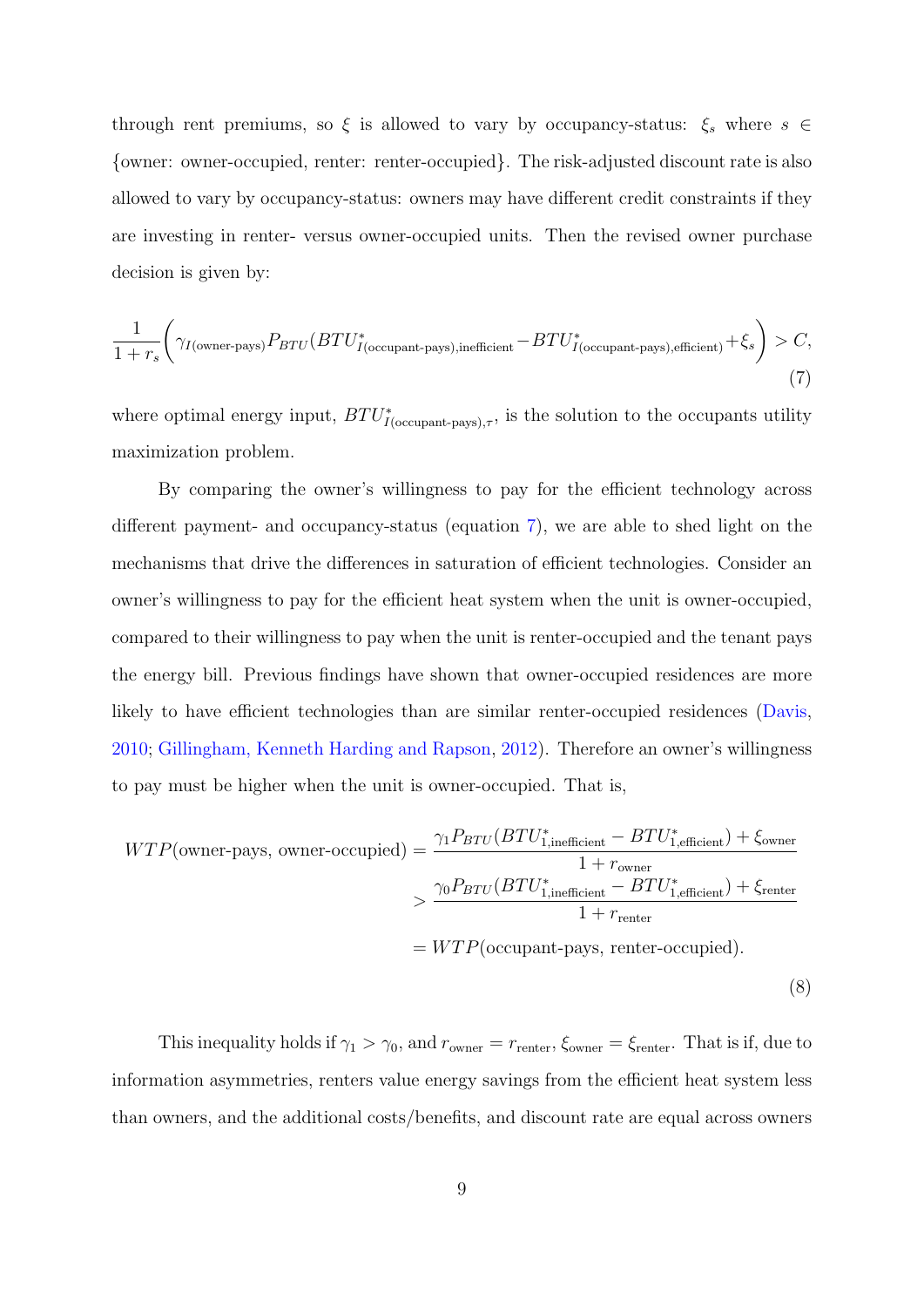and renters. This is the explanation generally accepted in the literature. The inequality in equation [8](#page-8-1) also holds, however, if  $\gamma_1 = \gamma_0$  (no information asymmetries), and either  $r_{\text{owner}} < r_{\text{center}}$ , or  $\xi_{\text{owner}} > \xi_{\text{center}}$ . That is, there are no information asymmetries, but the risk adjusted discount rate  $(r_s)$  is lower for owners when they are purchasing efficient appliances for owner-occupied units, and/or the additional benefits that are internalized by the owner  $(\xi_s)$  are larger when the unit is owner-occupied. Contrary to the previous literature, analysis in section [4](#page-14-0) suggests the latter.

#### <span id="page-9-0"></span>3 Data

Data for analysis comes from the 2011 American Housing Survey. The American Housing Survey is a biannual longitudinal survey of the U.S. housing stock. For each survey year data is collected on housing unit and household characteristics (Tables [1](#page-10-0) – [3\)](#page-12-0). The 2011 American Housing Survey included a topical module on energy efficiency, which asked respondents which appliances were installed in the unit and which of their appliances were Energy Star rated (Tables [4](#page-13-0) and [5\)](#page-13-1). Respondents were also asked which type of energy (electricity, natural gas, fuel oil, etc.) each of their appliances used, and energy payment-status (who pays the energy bill) for each type of energy (Table [6\)](#page-14-1).

Descriptive statistics are compared across occupancy-status (owner- or renter-occupied) and payment-status (who pays the energy bill). The owner pays the energy bill in all owner-occupied units. In general, payment-status is specific to the particular type of energy use. For example, the landlord may pay for heat because the unit is heated with a gas fired central boiler, while the tenant may pay for air-conditioning which runs on sub-metered electricity. Descriptive statistics presented in most of the tables below are not compared across each payment-status for each energy-type. Instead, in many of the tables below energy payment-status refers to which party pays for electricity.

On average, owners are older, more educated, and have higher income than do renters. Owners are disproportionately more likely to be white, and less likely to be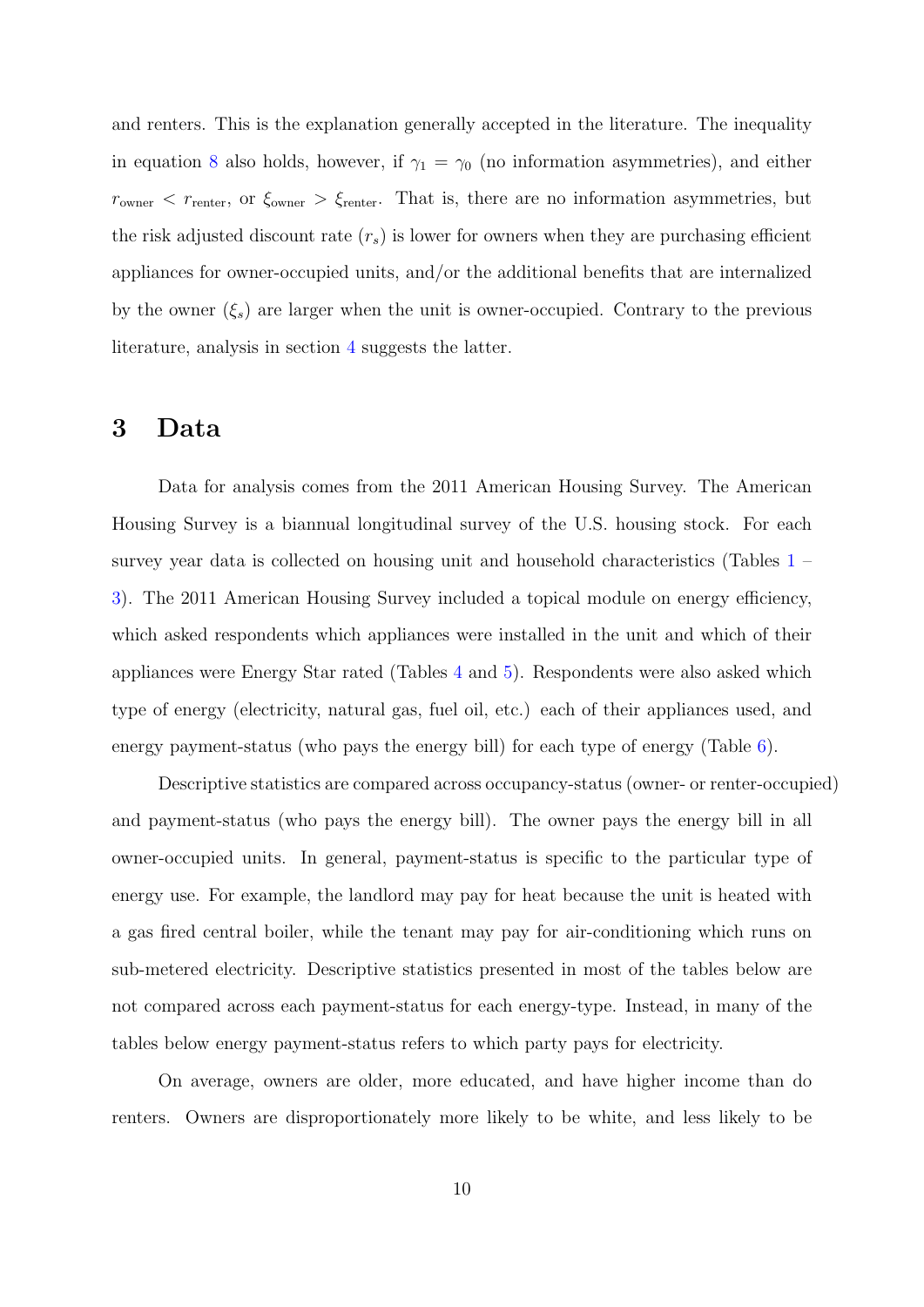Black, Asian, Indigenous, or Other races (Table [1\)](#page-10-0). Owner-occupied units tend to have more total occupants, and the mean number of adult occupants in owner-occupied units is approximately two; the mean number of adult occupants in renter-occupied units is approximately 1.5.

Renters, on average, have similar education levels, and race compositions, regardless of energy payment-status. Renters with landlords that pay their energy bill, however, tend to be older, and have lower income; they also have fewer total occupants, and fewer adult occupants.

<span id="page-10-0"></span>

|                         | (1)    | $\left( 2\right)$        | (3)                    | p-value of difference |           |           |
|-------------------------|--------|--------------------------|------------------------|-----------------------|-----------|-----------|
|                         | Owner  | Renter:<br>Landlord Pays | Renter:<br>Tenant Pays | $(1)-(2)$             | $(1)-(3)$ | $(2)-(3)$ |
| Household income        | 75,583 | 26,578                   | 38,432                 | 0.000                 | 0.000     | 0.000     |
| Householder age         | 54.322 | 49.462                   | 41.666                 | 0.000                 | 0.000     | 0.000     |
| Less than highs chool   | 0.108  | 0.246                    | 0.173                  | 0.000                 | 0.000     | 0.000     |
| Completed highschool    | 0.256  | 0.277                    | 0.265                  | 0.048                 | 0.032     | 0.296     |
| Some college            | 0.166  | 0.203                    | 0.207                  | 0.000                 | 0.000     | 0.683     |
| Completed college       | 0.335  | 0.209                    | 0.283                  | 0.000                 | 0.000     | 0.000     |
| Graduate degree         | 0.135  | 0.066                    | 0.072                  | 0.000                 | 0.000     | 0.285     |
| White                   | 0.858  | 0.688                    | 0.703                  | 0.000                 | 0.000     | 0.193     |
| Black                   | 0.088  | 0.219                    | 0.211                  | 0.000                 | 0.000     | 0.415     |
| Asian                   | 0.036  | 0.050                    | 0.050                  | 0.002                 | 0.000     | 0.939     |
| Indigenous              | 0.006  | 0.018                    | 0.014                  | 0.000                 | 0.000     | 0.210     |
| Other race              | 0.013  | 0.025                    | 0.022                  | 0.001                 | 0.000     | 0.531     |
| $#$ of occupants        | 2.572  | 1.906                    | 2.475                  | 0.000                 | 0.000     | 0.000     |
| $\#$ of adult occupants | 1.990  | 1.495                    | 1.742                  | 0.000                 | 0.000     | 0.000     |
|                         |        |                          |                        |                       |           |           |

Table 1: Householder/household descriptive statistics

Landlords may pay for the use of some fuels, but not for others. In this table, the 'Landlord Pays' and 'Tenant Pays' indicators are specific to which party pays for electricity.

Owner-occupied housing units tend to be newer, and larger than renter-occupied units (Table [2\)](#page-11-0). Among renter-occupied units, the monthly rent is similar across paymentstatus, although units in which the landlord pays the electric bill tend to be of lower quality in that they are older, smaller, and more likely to be part of larger multi-unit buildings.

Renter-occupied units are more likely to be centrally located in a city, or in an urban area (Table [3\)](#page-12-0). The Mountain and Pacific combined census division have the highest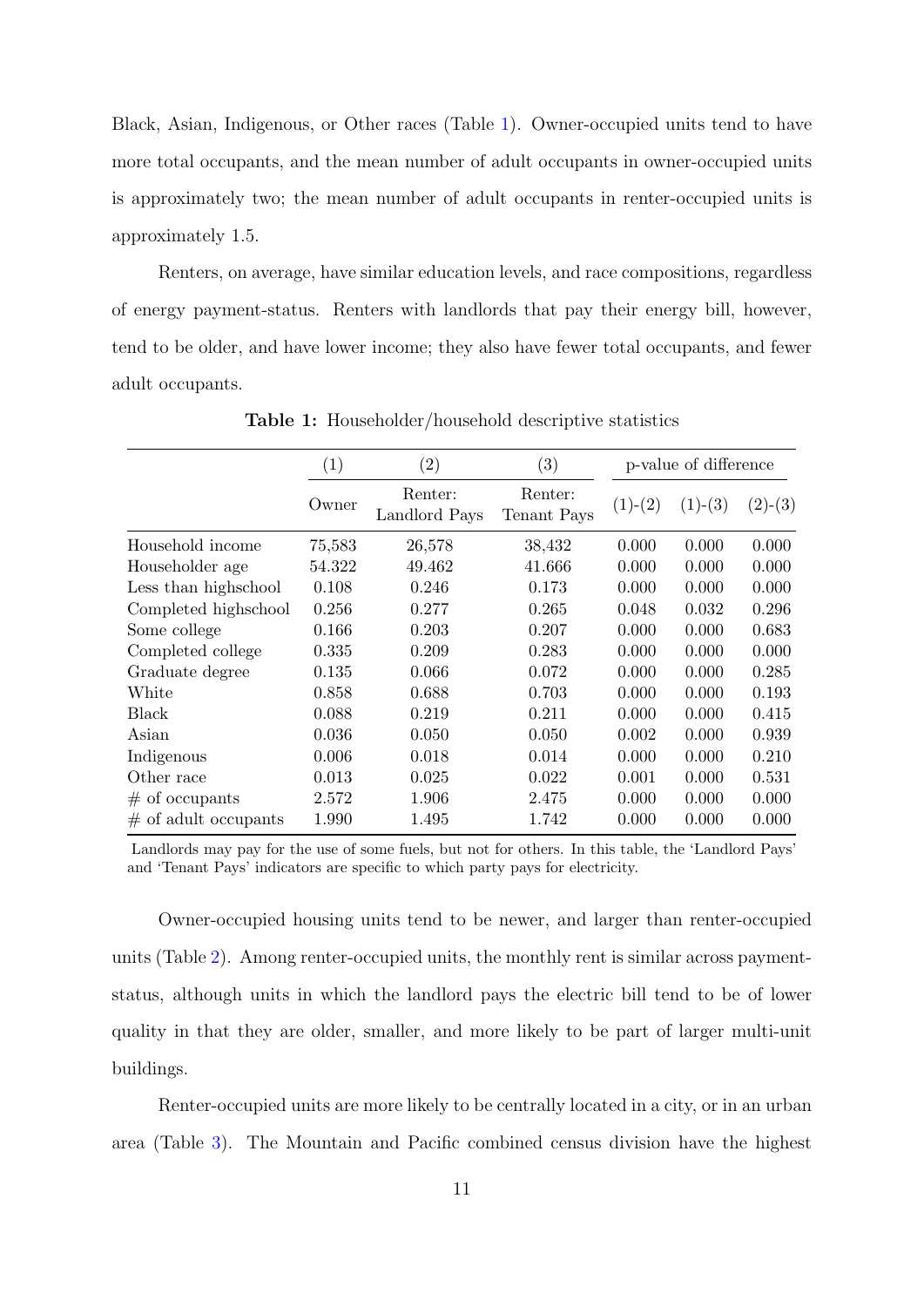<span id="page-11-0"></span>

|                      | (1)    | (2)                      |                        | p-value of difference |           |           |
|----------------------|--------|--------------------------|------------------------|-----------------------|-----------|-----------|
|                      | Owner  | Renter:<br>Landlord Pays | Renter:<br>Tenant Pays | $(1)-(2)$             | $(1)-(3)$ | $(2)-(3)$ |
| Rent                 |        | 879.12                   | 885.835                |                       |           | 0.761     |
| Building age         | 42.270 | 50.668                   | 46.144                 | 0.000                 | 0.000     | 0.000     |
| $#$ bedrooms         | 2.983  | 1.580                    | 2.124                  | 0.000                 | 0.000     | 0.000     |
| $#$ baths            | 1.731  | 1.120                    | 1.301                  | 0.000                 | 0.000     | 0.000     |
| $#$ half baths       | 0.376  | 0.097                    | 0.158                  | 0.000                 | 0.000     | 0.000     |
| $#$ dens             | 0.123  | 0.015                    | 0.031                  | 0.000                 | 0.000     | 0.000     |
| $#$ total rooms      | 6.071  | 3.716                    | 4.551                  | 0.000                 | 0.000     | 0.000     |
| Has a garage         | 0.728  | 0.188                    | 0.402                  | 0.000                 | 0.000     | 0.000     |
| Has a porch          | 0.888  | 0.489                    | 0.733                  | 0.000                 | 0.000     | 0.000     |
| Has a fireplace      | 0.406  | 0.045                    | 0.153                  | 0.000                 | 0.000     | 0.000     |
| Has garbage disposal | 0.512  | 0.373                    | 0.494                  | 0.000                 | 0.000     | 0.000     |
| Has trash compactor  | 0.038  | 0.014                    | 0.022                  | 0.000                 | 0.000     | 0.007     |
| Use electricity      | 0.999  | 1.000                    | 1.000                  | 0.000                 | 1.161     | 0.039     |
| Use natural gas      | 0.717  | 0.656                    | 0.637                  | 0.000                 | 0.000     | 0.098     |
| Use fuel oil         | 0.084  | 0.133                    | 0.071                  | 0.000                 | 0.000     | 0.000     |
| Use other oil        | 0.092  | 0.021                    | 0.031                  | 0.000                 | 0.000     | 0.012     |
| Single unit building | 0.902  | 0.177                    | 0.394                  | 0.000                 | 0.000     | 0.000     |
| $#$ stories          | 2.000  | 4.334                    | 2.394                  | 0.000                 | 0.000     | 0.000     |
| Apt 2-5 units        | 0.036  | 0.207                    | 0.213                  | 0.000                 | 0.000     | 0.599     |
| Apt 6-10 units       | 0.017  | 0.112                    | 0.139                  | 0.000                 | 0.000     | 0.001     |
| Apt 11-25 units      | 0.019  | 0.140                    | 0.144                  | 0.000                 | 0.000     | 0.609     |
| Apt 26-50 units      | 0.008  | 0.079                    | 0.049                  | 0.000                 | 0.000     | 0.000     |
| Apt 51-100 units     | 0.007  | 0.103                    | 0.031                  | 0.000                 | 0.000     | 0.000     |
| Apt 101-200 units    | 0.005  | 0.113                    | 0.018                  | 0.000                 | 0.000     | 0.000     |
| Apt $201+$ units     | 0.005  | 0.068                    | 0.013                  | 0.000                 | 0.000     | 0.000     |

Table 2: Housing unit descriptive statistics

Landlords may pay for the use of some fuels, but not for others. In this table, the 'Landlord Pays' and 'Tenant Pays' indicators are specific to which party pays for electricity.

proportion of renter-occupied units (33.9%), followed by the Middle Atlantic division (32.1%). Regions with a 'Mild' climate have the highest proportion of renter-occupied units (32.1%), while regions with the 'Coldest' climate have the lowest proportion of renter-occupied units (23.2%). Among renter-occupied units, those located in colder climates are more likely to have an electricity-included rental contract, and units with electricity-included rental contracts are more likely to be located in a central city.

Table [4](#page-13-0) shows the adoption of common appliances (air conditioning, central heat, refrigerator, dishwasher, clothes washer, and clothes dryer) across occupancy-status. Renter-occupied units are less likely to have most of these appliances, though renter-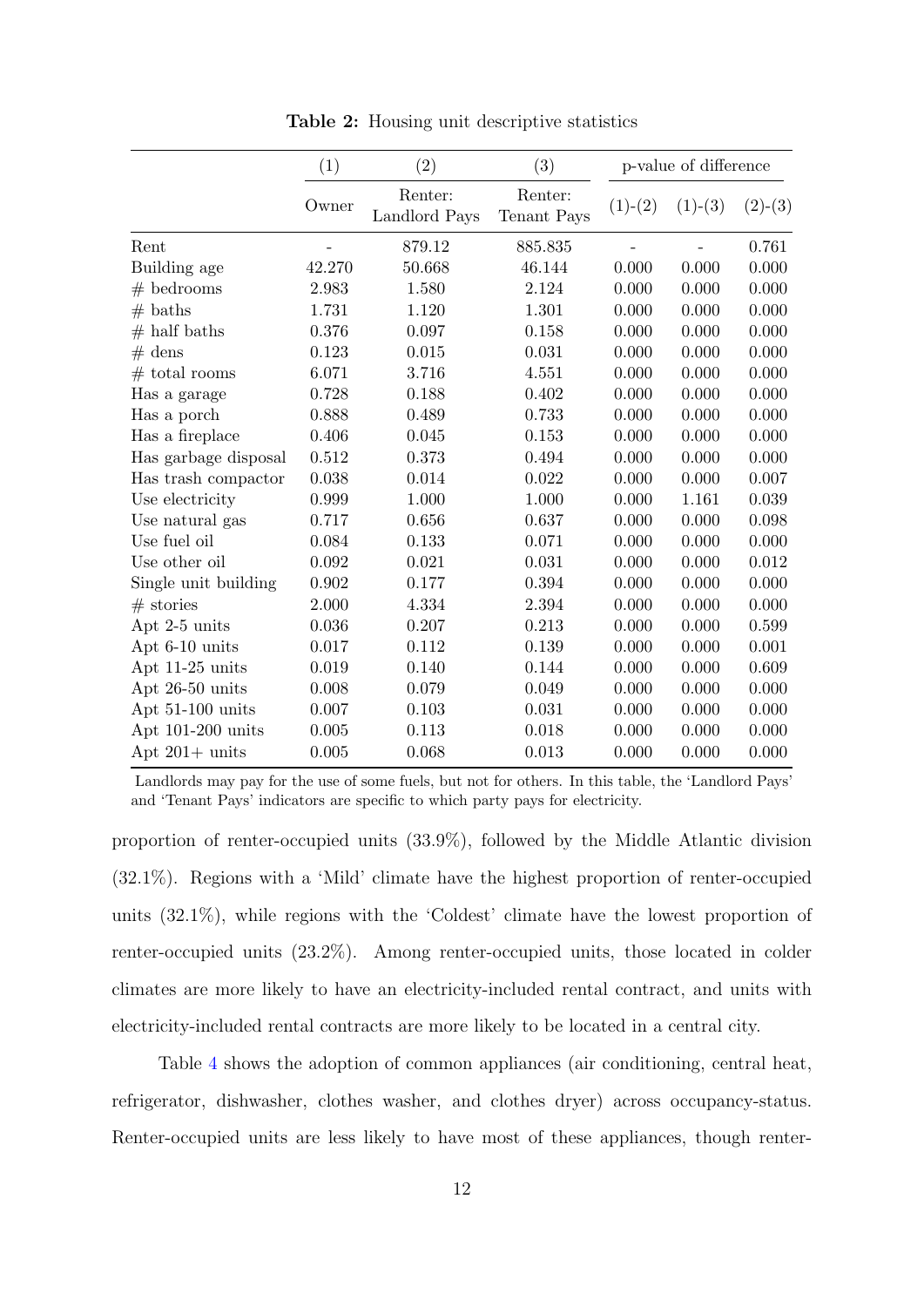<span id="page-12-0"></span>

|                                          | (1)   | (2)                      | (3)                    | p-value of difference |           |           |
|------------------------------------------|-------|--------------------------|------------------------|-----------------------|-----------|-----------|
|                                          | Owner | Renter:<br>Landlord Pays | Renter:<br>Tenant Pays | $(1)-(2)$             | $(1)-(3)$ | $(2)-(3)$ |
| Central city of MSA                      | 0.224 | 0.540                    | 0.426                  | 0.000                 | 0.000     | 0.000     |
| Inside MSA, but not<br>central - urban   | 0.357 | 0.271                    | 0.347                  | 0.000                 | 0.037     | 0.000     |
| Inside MSA, but not<br>central - rural   | 0.147 | 0.030                    | 0.063                  | 0.000                 | 0.000     | 0.000     |
| Outside MSA, urban                       | 0.075 | 0.110                    | 0.087                  | 0.000                 | 0.000     | 0.004     |
| Outside MSA, rural                       | 0.196 | 0.048                    | 0.074                  | 0.000                 | 0.000     | 0.000     |
| New England                              | 0.049 | 0.076                    | 0.043                  | 0.000                 | 0.006     | 0.000     |
| Middle Atlantic                          | 0.123 | 0.216                    | 0.142                  | 0.000                 | 0.000     | 0.000     |
| East North Central                       | 0.161 | 0.119                    | 0.138                  | 0.000                 | 0.000     | 0.009     |
| West North Central                       | 0.072 | 0.077                    | 0.059                  | 0.420                 | 0.000     | 0.004     |
| West South Central                       | 0.115 | 0.087                    | 0.114                  | 0.000                 | 0.892     | 0.000     |
| East South Central<br>and South Atlantic | 0.281 | 0.189                    | 0.234                  | 0.000                 | 0.000     | 0.000     |
| Mountain and Pacific                     | 0.199 | 0.237                    | 0.269                  | 0.000                 | 0.000     | 0.002     |
| Coldest                                  | 0.108 | 0.119                    | 0.080                  | 0.155                 | 0.000     | 0.000     |
| Cold                                     | 0.261 | 0.300                    | 0.238                  | 0.000                 | 0.000     | 0.000     |
| Cool                                     | 0.221 | 0.281                    | 0.230                  | 0.000                 | 0.034     | 0.000     |
| Mild                                     | 0.184 | 0.166                    | 0.233                  | 0.025                 | 0.000     | 0.000     |
| Mixed                                    | 0.140 | 0.072                    | 0.126                  | 0.000                 | 0.000     | 0.000     |
| Hot                                      | 0.085 | 0.062                    | 0.092                  | 0.000                 | 0.013     | 0.000     |

Table 3: Unit geographic descriptive statistics

Landlords may pay for the use of some fuels, but not for others. In this table, the 'Landlord Pays' and 'Tenant Pays' indicators are specific to which party pays for electricity. Climate zones, defined by the U.S. Census Bureau, are a function of the number of heating and cooling degree days (see American Housing Survey codebook for details).

occupied units are slightly more likely to have central heat, and a refrigerator.

To compare the adoption of efficient Energy Star rated appliances across occupancyand payment-status, the sample is restricted to units that have any version of the appliance (Energy Star rated or otherwise) (Table  $5$ ).<sup>[4](#page-12-1)</sup> Within this sub-sample, renter-occupied units are 16% less likely to have an Energy Star rated air conditioning system, and 13% less likely to have an Energy Star rated heat system than owner-occupied units. Renteroccupied units are also 20% less likely to have an Energy Star rated refrigerator, and 20% less likely to have an Energy Star rated dishwasher.

<span id="page-12-1"></span><sup>4</sup>Energy Star is an information program implemented by the U.S. Environmental Protection Agency that sets energy efficiency standards and awards qualifying durable goods an Energy Star label. Energy Star rated appliances have been approved to meet stringent energy efficiency standards.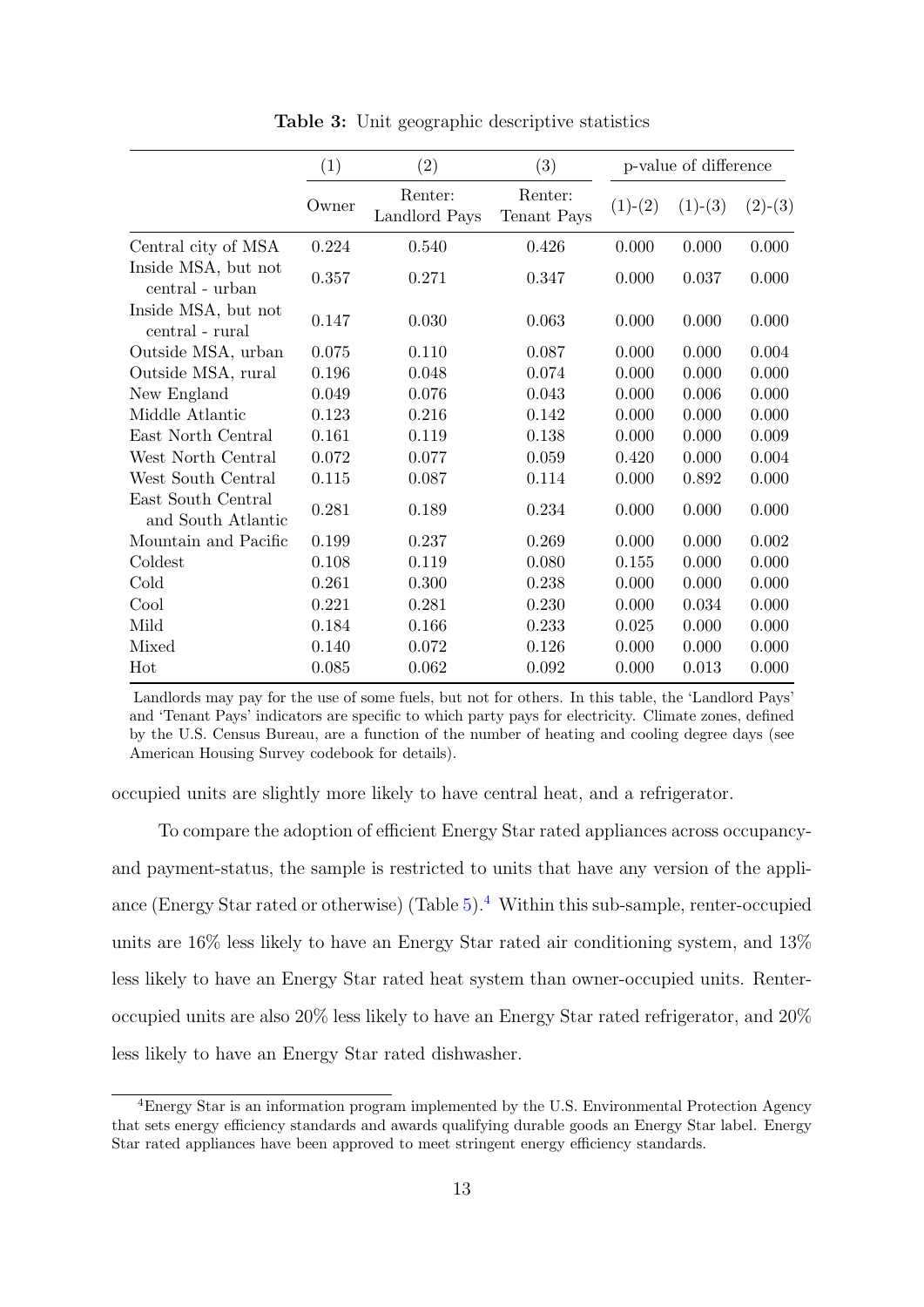|                | (1)   | (2)    | p-value   |
|----------------|-------|--------|-----------|
|                | Owner | Renter | $(1)-(2)$ |
| Central AC     | 0.687 | 0.532  | 0.000     |
| Central Heat   | 0.940 | 0.947  | 0.001     |
| Clothes Washer | 0.870 | 0.551  | 0.000     |
| Clothes Dryer  | 0.853 | 0.518  | 0.000     |
| Refrigerator   | 0.962 | 0.996  | 0.000     |
| Dishwasher     | 0.706 | 0.498  | 0.000     |

<span id="page-13-0"></span>Table 4: Adoption of appliances (Energy Star rated or otherwise)

Central Heat excludes units whose primary source of heat is a wood-burning stove, fireplace, portable space heater, cooking stove, or a room heater burning kerosene, gas, or oil.

Table 5: Adoption of *Energy Star* rated appliances

<span id="page-13-1"></span>

|                            | (1)   | $\left( 2\right)$        | $\left( 3\right)$      |           | p-value of difference |           |
|----------------------------|-------|--------------------------|------------------------|-----------|-----------------------|-----------|
|                            | Owner | Renter:<br>Landlord Pays | Renter:<br>Tenant Pays | $(1)-(2)$ | $(1)-(3)$             | $(2)-(3)$ |
| Energy Star Central AC     | 0.261 | 0.108                    | 0.110                  | 0.000     | 0.000                 | 0.837     |
| Energy Star Central Heat   | 0.209 | 0.071                    | 0.077                  | 0.000     | 0.000                 | 0.274     |
| Energy Star Clothes Washer | 0.421 | 0.315                    | 0.278                  | 0.000     | 0.000                 | 0.102     |
| Energy Star Clothes Dryer  | 0.180 | 0.156                    | 0.162                  | 0.189     | 0.000                 | 0.780     |
| Energy Star Refrigerator   | 0.435 | 0.232                    | 0.235                  | 0.000     | 0.000                 | 0.781     |
| Energy Star Dishwasher     | 0.412 | 0.215                    | 0.203                  | 0.000     | 0.000                 | 0.563     |

The 'Landlord Pays' and 'Tenant Pays' indicators are specific to the fuel used by each appliance, and which party pays for the use of that fuel.

Among renter-occupied units, however, units with landlords that pay the energy bill are no more likely to have Energy Star versions of each appliance than are units in which the tenant pays the energy bill. Of course further analysis is needed to reliably comment on the effect of payment-status on the adoption of Energy Star appliances, but this descriptive statistic suggests that payment-status may have a nominal effect on the adoption of efficient appliances.

Lastly, Table [6](#page-14-1) shows fuel use by each appliance, and payment-status by each fuel type and each appliance. Table  $6$  is restricted to the subset of renter-occupied housing units that have adopted the given appliance in any form (Energy Star rated or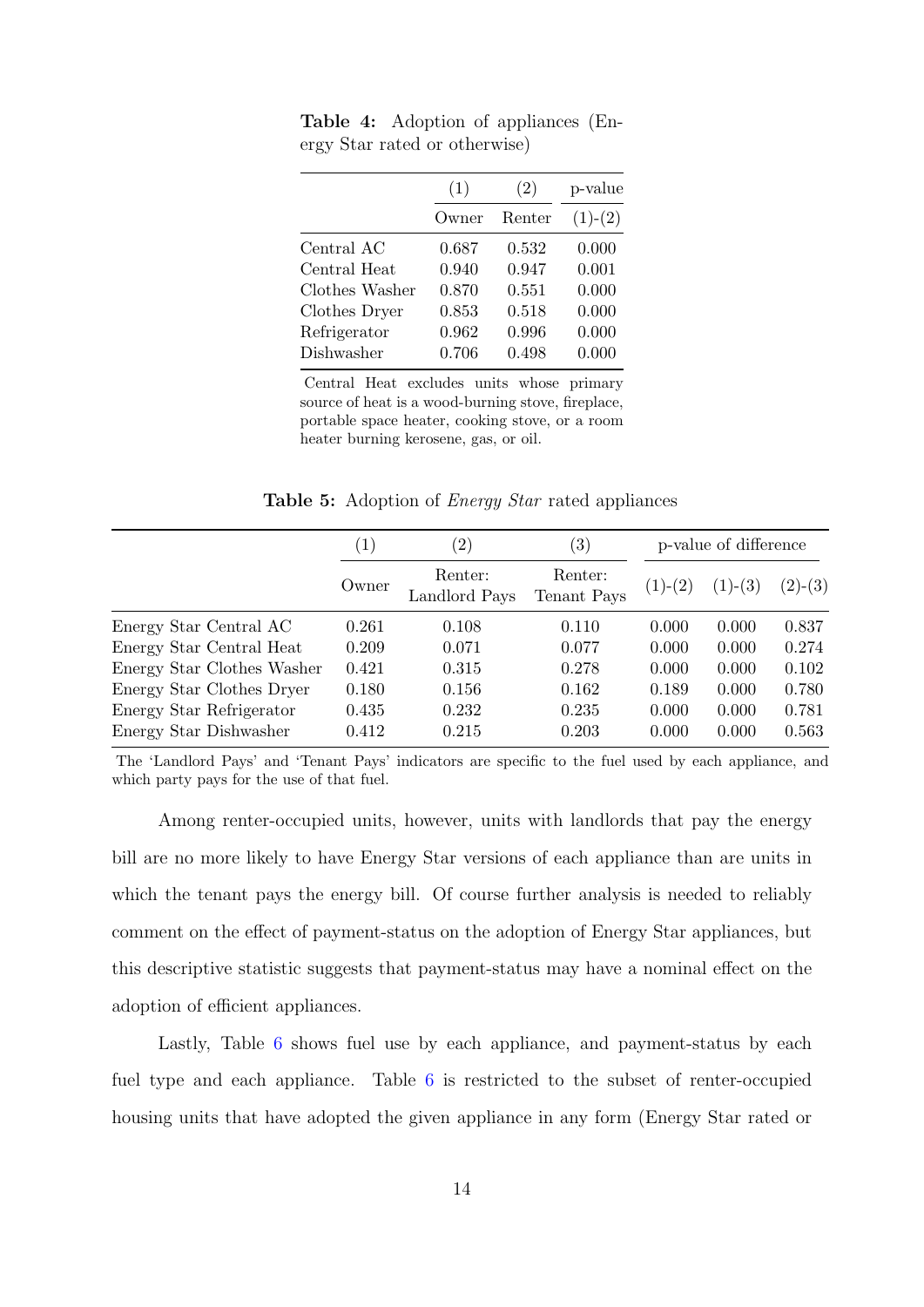otherwise). Each cell represents the percent of appliances that use the given energy type. For example, among renter-occupied units with central heat, 46.0% of units' central heat system is fueled by electricity.

The 'Landlord Pays' column (Table [6\)](#page-14-1) reports the percentage of renter-occupied units with the given appliance, that have a landlord who pays the appliances fuel bill (bill corresponding to the fuel used by the appliance). For example, landlords pay the heat bill in 20.4% of the renter-occupied units with central heat. The 'Landlord Pays' row reports the percentage of renter-occupied units connected to the given fuel type, that have a landlord who pays the bill. For example, landlords pay the electric bill in  $11.3\%$ of renter-occupied units that have electricity.

<span id="page-14-1"></span>

|                | Electricty |       |       | Natural Gas Fuel Oil Other fuels <sup><i>a</i></sup> | Landlord Pays |
|----------------|------------|-------|-------|------------------------------------------------------|---------------|
| Central Heat   | 0.460      | 0.465 | 0.069 | 0.006                                                | 0.204         |
| Central AC     | 0.981      | 0.019 |       |                                                      | 0.089         |
| Clothes Dryer  | 0.842      | 0.157 |       |                                                      | 0.062         |
| Clothes Washer | 1.000      |       |       |                                                      | 0.061         |
| Refrigerator   | 1.000      |       |       |                                                      | 0.112         |
| Dishwasher     | 1.000      |       |       |                                                      | 0.067         |
| Landlord Pays  | 0.113      | 0.265 | 0.752 | 0.494                                                |               |

Table 6: Fuel use and payment-status

<sup>a</sup> Other fuels include wood, coal, kerosene, or any other fuel.

Of all end uses, landlords are most likely to pay for central heat, followed by refrigeration. Among all energy types, landlords are most likely to pay for fuel oil, though fuel oil is only used in 7.9% of renter-occupied units in our sample. It is far more common to observe a unit in which the landlord pays for natural gas: 17% of renter-occupied units use and have a landlord that pays for natural gas.

#### <span id="page-14-0"></span>4 Estimation and results

The objective of this analysis is to estimate the effect of information asymmetries on the adoption of energy efficient technologies including: central heaters, central air con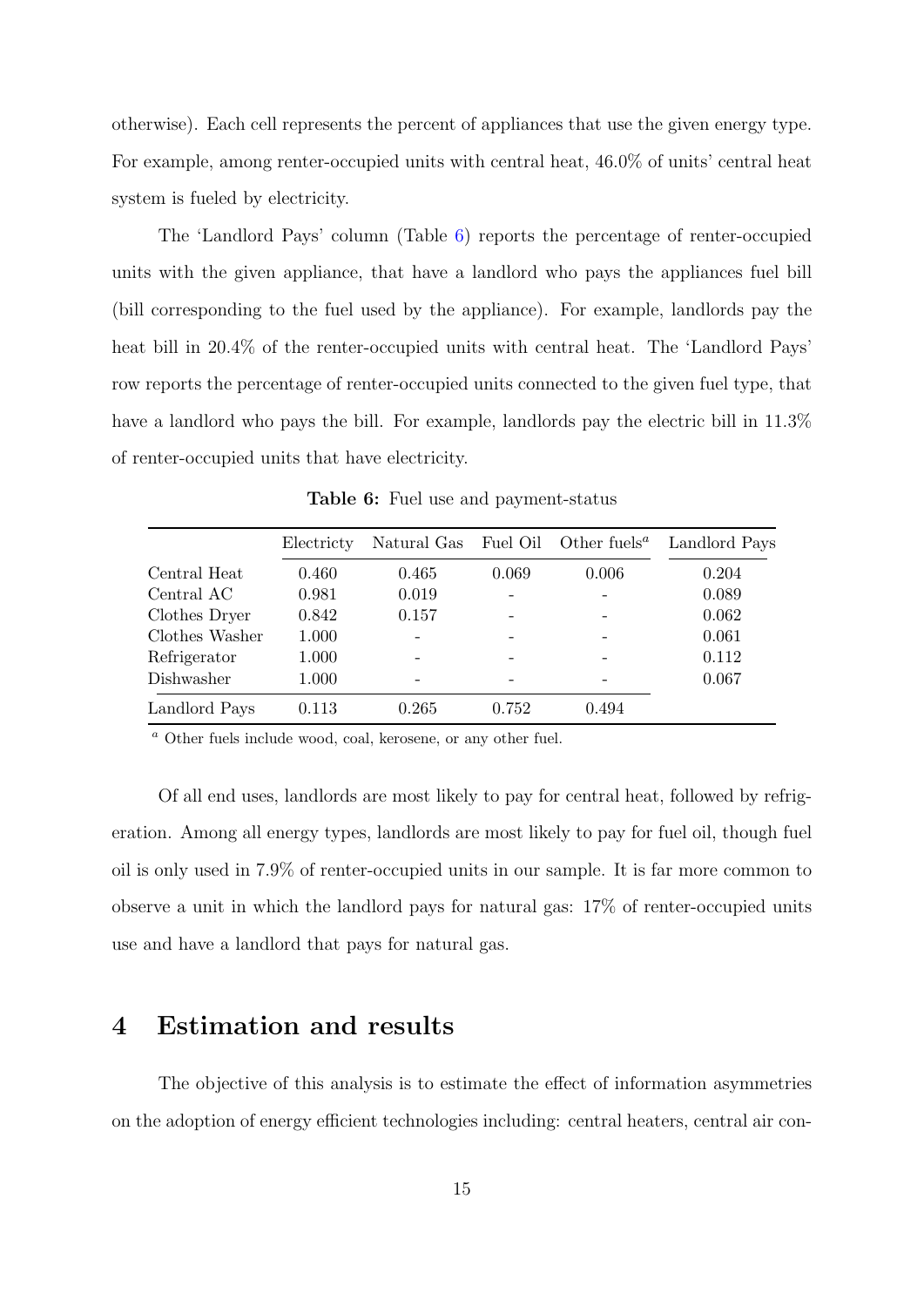ditioners, clothes dryers, clothes washers, refrigerators and dishwashers. To accomplish this we first estimate the effect of payment-status on owners' energy efficiency technology adoption decision. Then, given the estimated effect of payment-status on energy efficiency adoption, we revisit the owner's willingness to pay function (equation [7\)](#page-8-0) to identify the effect of information asymmetries on the adoption of energy efficient technologies.

## 4.1 The effect of payment-status on the adoption of energy efficient technologies

To estimate the effect of payment-status on energy efficient technology adoption, we use a latent variable linear probablity model. [Souza](#page-23-2) [\(2018\)](#page-23-2) uses a similar identification strategy, with two notable distinctions. First, [Souza](#page-23-2) [\(2018\)](#page-23-2) assumes that all covariates affect the efficiency adoption decision in renter- and owner-occupied units equally. That is, the marginal effect of an additional bedroom, for example, on the likelihood of a unit having an efficient heater is equal for renter- and owner-occupied residences. While this assumption does not seem inherently insidious, it is not supported by the data and results in biased parameter estimates. Second, [Souza](#page-23-2) [\(2018\)](#page-23-2) does not address the simultaneity of the landlords decision to pay the energy bill, and their decision to install an efficient technology. The following analysis addresses each of these concerns, and generates results that contradict the findings of [Souza](#page-23-2) [\(2018\)](#page-23-2).

Adoption of an efficient appliance  $e \in \{$ central heat, central air conditioning, clothes dryer, clothes washer, refrigerator, dishwasher in housing unit i can be characterized by the following latent variable model:

<span id="page-15-0"></span>
$$
\text{WTP}_{i,e}^* = \alpha_e \text{I}(\text{owner-pays})_{i,e} + X_i \beta_e + \epsilon_{i,e},\tag{9}
$$

where  $WTP_{i,e}^*$  is housing unit i's willingness to pay for the efficient appliance e, and I(owner-pays)<sub>i,e</sub> equals one if the landlord pays for the energy that appliance e consumes and zero otherwise. Then, housing unit  $i$  will adopt the efficient appliance  $e$  if the owner's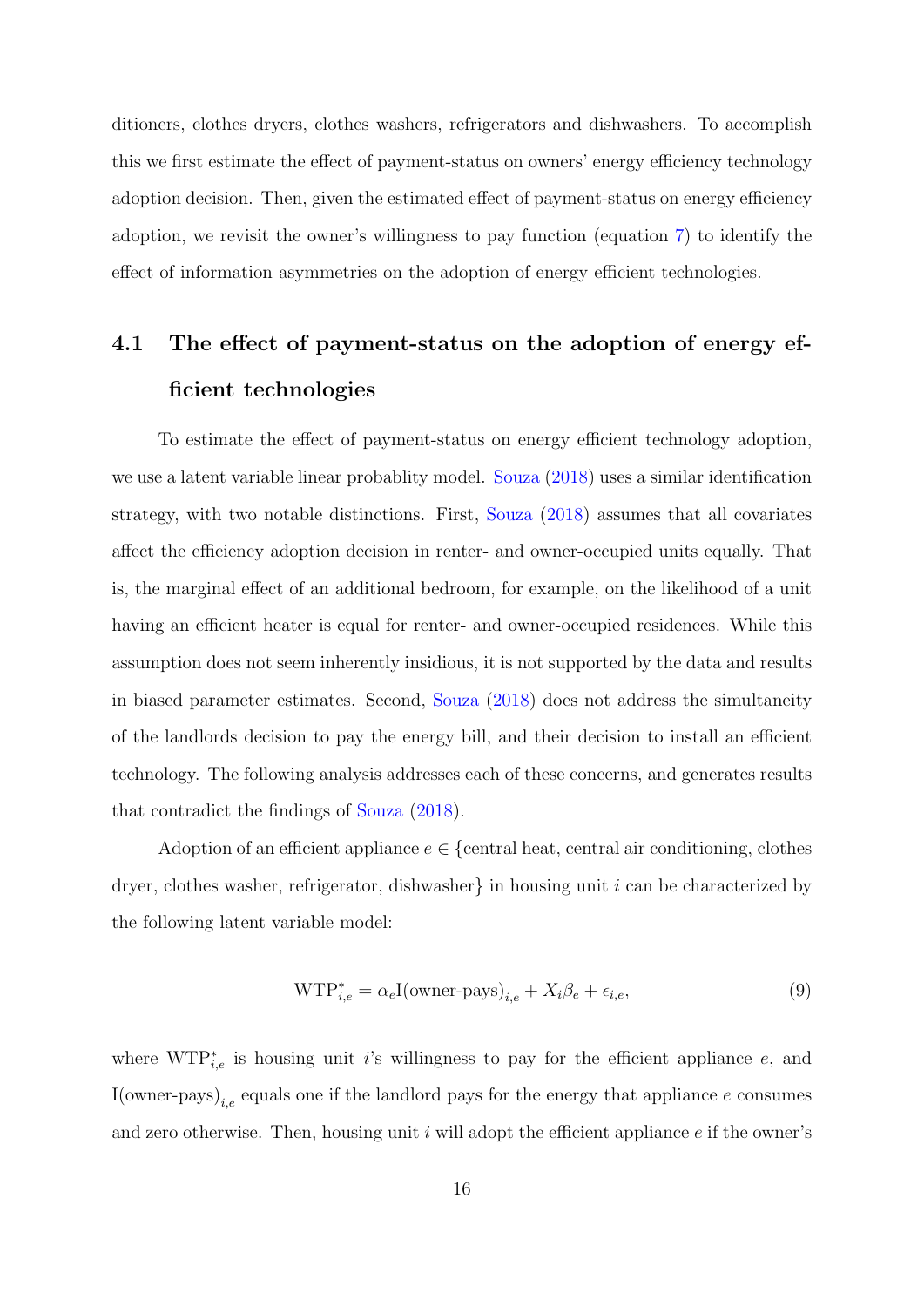willingness to pay for the efficient version is greater than the incremental upfront cost. That is:

$$
\text{Efficient}_{i,e} = \begin{cases} 0, & \text{if } \text{WTP}_{i,e}^* < C \\ 1, & \text{if } \text{WTP}_{i,e}^* \ge C. \end{cases}
$$

Then, the effect of payment-status on the adoption of the efficient appliance e, can be estimated by replacing  $WTP_{i,e}^*$  with Efficient<sub>i,e</sub> in equation [9.](#page-15-0)

It may be, however, that payment-status is endogenous in equation [9:](#page-15-0) landlords may be more likely to pay their tenants energy bill (offer an energy-included rental contract) if the unit is energy efficient (has efficient appliances). This problem can be characterized as a simultaneous equations linear probability model [\(Angrist,](#page-22-10) [2001\)](#page-22-10):

<span id="page-16-2"></span><span id="page-16-0"></span>
$$
\text{Efficient}_{i,e} = \alpha_e \mathbf{I}(\text{owner-pays})_{i,e} + X_i \beta_e + \epsilon_{i,e} \tag{10}
$$

$$
I(\text{owner-pays})_{i,e} = \rho_e \text{Efficient}_{i,e} + \delta_e Z_i + X_i \phi_e + \omega_{i,e}.
$$
\n(11)

To consistently estimate equation  $10$  we need a variable (instrument)  $Z$ , that affects payment-status ( $\delta_e \neq 0$ ) and satisfies the exclusion restriction. Trash payment-status, which is an indicator that equals 1 if the landlord pays for trash service, and zero otherwise, satisfies both of these conditions. Trash payment-status is a relevant and valid instrument because it is correlated with energy payment-status through underlying preferences for including additional fees in the payment of rent, but otherwise uncorrelated with the landlords efficiency purchase decision. Then equation [10](#page-16-0) can be estimated consistently using two-stage least squares [\(Imbens and Angrist,](#page-22-11) [1994;](#page-22-11) [Angrist,](#page-22-10) [2001\)](#page-22-10). First stage results are available in the appendix (Table [A1\)](#page-25-0). In all specifications the effective F-statistic indicates that we can reject the null of weak instruments at the 5% confidence level [\(Olea and Pflueger,](#page-22-12) [2013\)](#page-22-12).<sup>[5](#page-16-1)</sup>

Estimates of the average treatment effect of payment-status on the adoption of each appliance e are given by the second stage results (Table [7\)](#page-17-0). All unit, household, and

<span id="page-16-1"></span><sup>5</sup>Effective F-statistics for each model: Heat: 124,000; AC: 128,000; Fridge: 201,000; Dishwasher: 102,000; Dryer: 125,000; Washer: 126,000.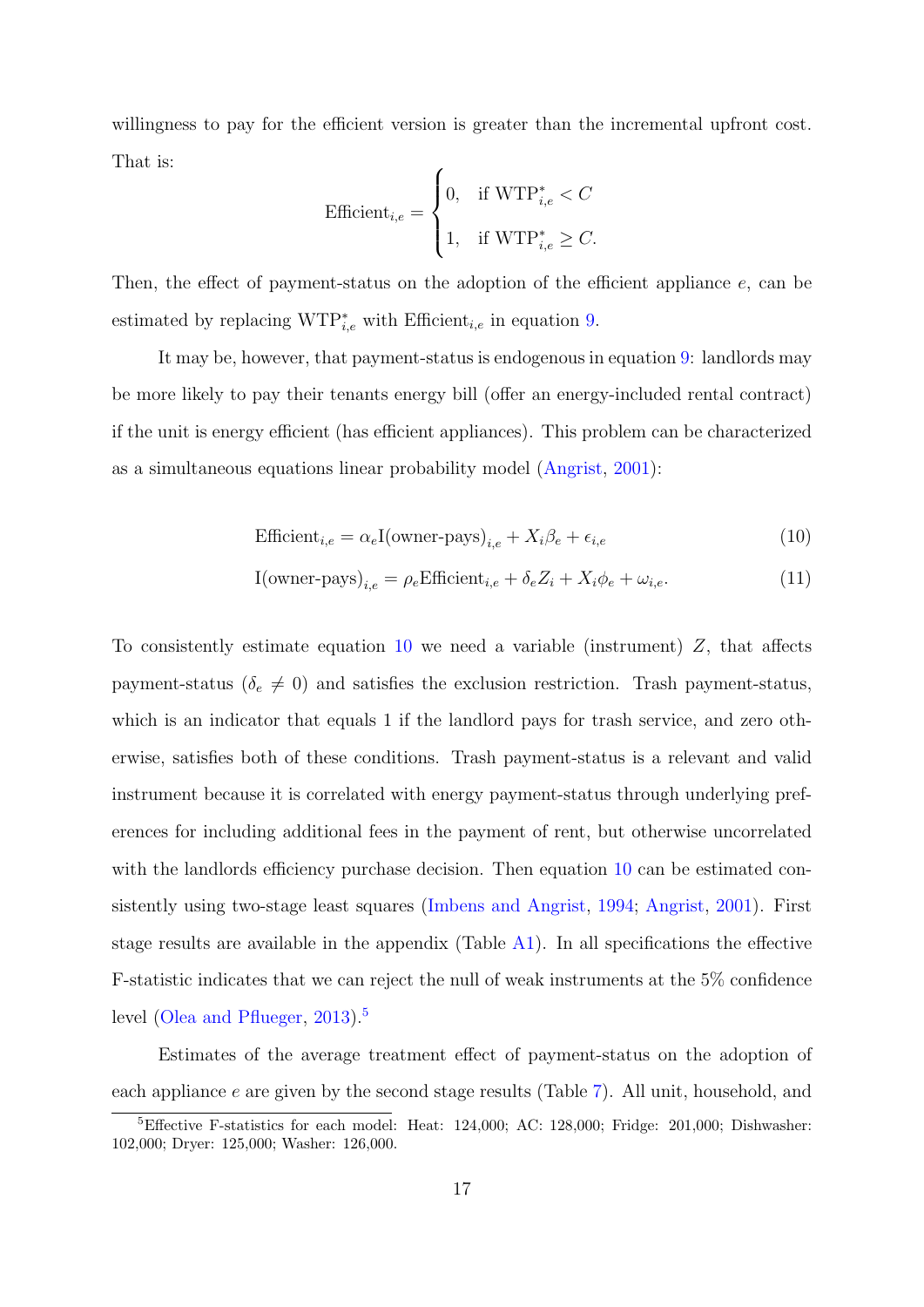geography characteristics are included as controls (except rent, which would be endogenous and is thus excluded). All controls are included as dummy variables. Continuous variables such as  $#$  of rooms are converted to dummy variables: one variable for each level. Some variables (# of units in the building, building age, householder age, and household income) were binned to create dummy variables.<sup>[6](#page-17-1)</sup> Each regression is restricted to the subset of renter-occupied units that have appliance  $e$  in any form (Energy Star rated or otherwise).

<span id="page-17-0"></span>

|                              | Heat     | AC     | Fridge   | Dishwasher | Dryer    | Washer |
|------------------------------|----------|--------|----------|------------|----------|--------|
| $I(\text{owner-pays})_{i,e}$ | $-0.013$ | 0.048  | $-0.066$ | $-0.14$    | $-0.067$ | 0.050  |
|                              | (0.07)   | (0.12) | (0.11)   | (0.17)     | (0.13)   | (0.16) |
| Household characteristics    | Yes      | Yes    | Yes      | Yes        | Yes      | Yes    |
| Unit characteristics         | Yes      | Yes    | Yes      | Yes        | Yes      | Yes    |
| Geographic characteristics   | Yes      | Yes    | Yes      | Yes        | Yes      | Yes    |
| $R^2$                        | 0.053    | 0.072  | 0.078    | 0.083      | 0.049    | 0.082  |
| of observations<br>#         | 40,498   | 22,445 | 42.177   | 21,520     | 21,429   | 22,654 |

Table 7: Probability the unit has an Energy Star appliance (equation [10\)](#page-16-0)

Notes: Standard errors in parenthesis. For each column Payment-status=1 if the fuel used by the corresponding appliance is included in the price of rent. All regressions are restricted to the sub-sample of renters who have the appliance. For example, only 40,498 units have central heat, so column 1 is restricted to the 40,498 renter-occupied units with central heat.

Units with energy-included rental contracts are no more likely to have efficient appliances than are similar units without energy-included rental contracts (Table [7\)](#page-17-0). That is, the effect of payment-status on the adoption of efficient technologies is nominal. Examination of household, unit, and geographic characteristics shows that newer homes, and those with a lower number of adult occupants are more likely to have efficient appliances. We also find that homes in rural areas, and homes in cool, mild, and mixed climates are all more likely to have efficient appliances.

In addition to our primary results (Table [7\)](#page-17-0), we also present two supplementary regression models to estimate the effects of payment-status on energy efficient technology

<span id="page-17-1"></span> $6$ The number of the units in the building is binned as shown in Table [2.](#page-11-0) Building age is cutoff at units built before 1920, and binned in 10 year increments from 1920-1970, 5 year increments from 1971-1990, and 1 year increments from 1991-2011. Householder age is binned in 10 year increments with cutoffs at less than 20 years old, and over 70 years old. Household income is binned in \$10,000 increments with cutoffs at less than \$0 and more than \$200,000.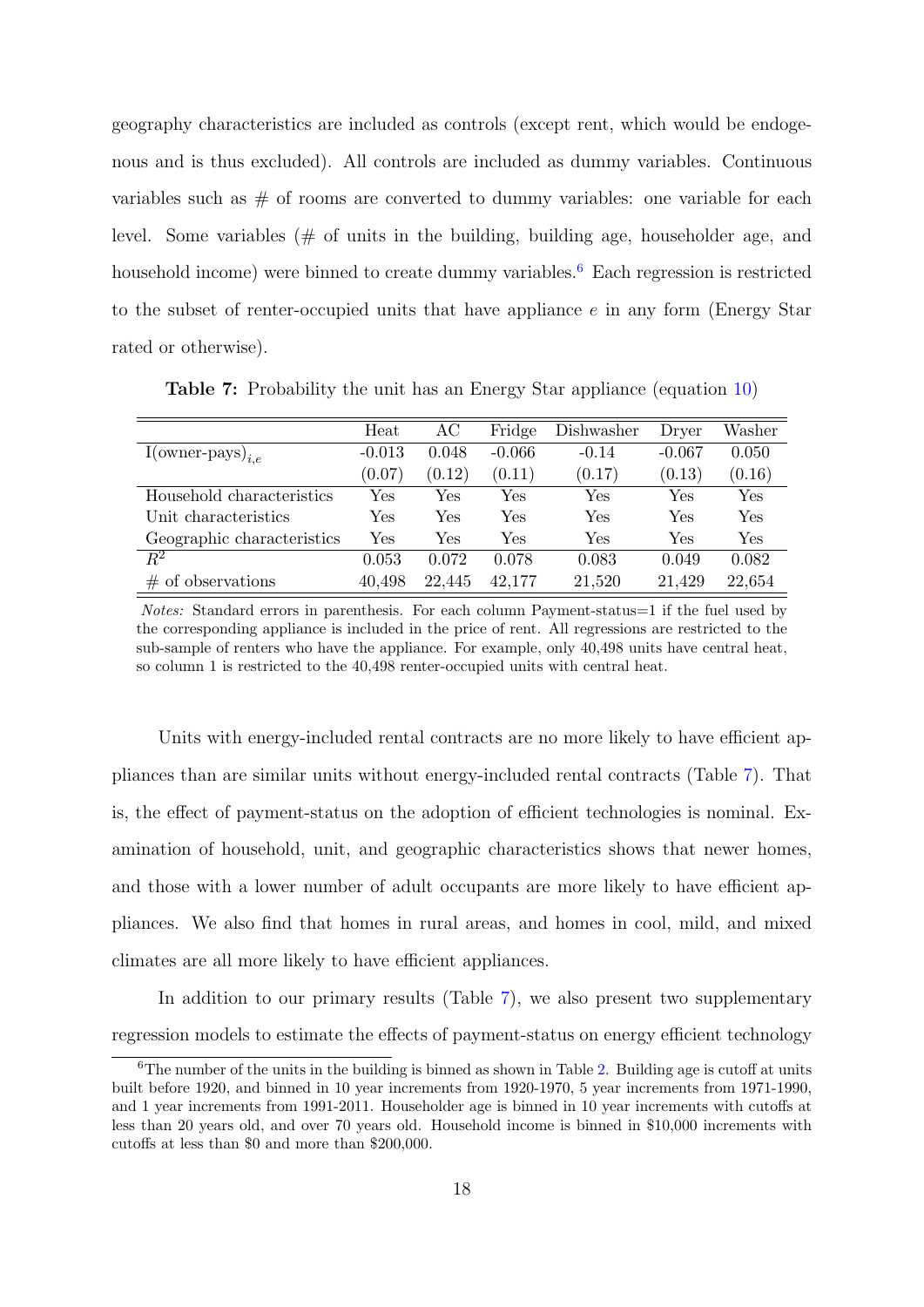adoption (Table [8\)](#page-18-0). In both models, our independent variable of interest is the number of appliances whose fuel is included in the price of rent. The intuition is that the higher the count of appliances with fuel included in the price of rent, the less likely information asymmetries are to interfere with the energy efficient technology adoption decision, and the more likely landlords should be to install efficient appliances.

Model  $(1)$  in Table  $8$  is a count data model, with the count of all energy efficient appliances within a unit as the dependent variable. To estimate the causal effect of the number of appliances with fuel included in the price of rent we use an instrumental variables Tobit regression [\(Newey,](#page-22-13) [1987\)](#page-22-13), with trash payment-status as our instrument.[7](#page-18-1) Results show that the count of appliances with fuel included in the price of rent has no effect on the number of energy efficient appliances installed in the unit.

Model (2) in Table [8](#page-18-0) is a fractional regression model, with the share of total appliances that are energy efficient as the dependent variable. To estimate the causal effect of the number of appliances with fuel included in the price of rent we use a control function approach [\(Papke and Wooldridge,](#page-22-14) [2008\)](#page-22-14), with trash payment-status as our exclusion restriction (instrument). Results show that the count of appliances with fuel included in the price of rent has no effect on the share of total appliances that are energy efficient.

<span id="page-18-0"></span>

| <b>Table 8:</b> The effect of payment-status on the count/share of Energy Star appliances |  |
|-------------------------------------------------------------------------------------------|--|
|-------------------------------------------------------------------------------------------|--|

|                                                 | (1)    |        | $\left 2\right\rangle$ |        |
|-------------------------------------------------|--------|--------|------------------------|--------|
| Number of appliances $w/$ fuel included $-0.14$ |        | (0.16) | $-0.031$               | (0.05) |
| First stage residuals                           |        |        | 0.050                  | (0.05) |
| Household characteristics                       | Yes    |        | Yes                    |        |
| Unit characteristics                            | Yes    |        | Yes                    |        |
| Geographic characteristics                      | Yes    |        | Yes                    |        |
| $#$ of observations                             | 42,248 |        | 42,248                 |        |

Notes: Standard errors are in parenthesis. In both models, the sample is restricted to renter-occupied units with at list one of the listed appliances (energy efficient or otherwise).

Results from this supplementary analysis confirm the findings of our primary regression analysis, and indicate that payment-status has little effect on the adoption of

<span id="page-18-1"></span><sup>&</sup>lt;sup>7</sup>First stage results for both Model (1) and (2) in Table [8](#page-18-0) are available in the appendix (Table [A2\)](#page-26-0).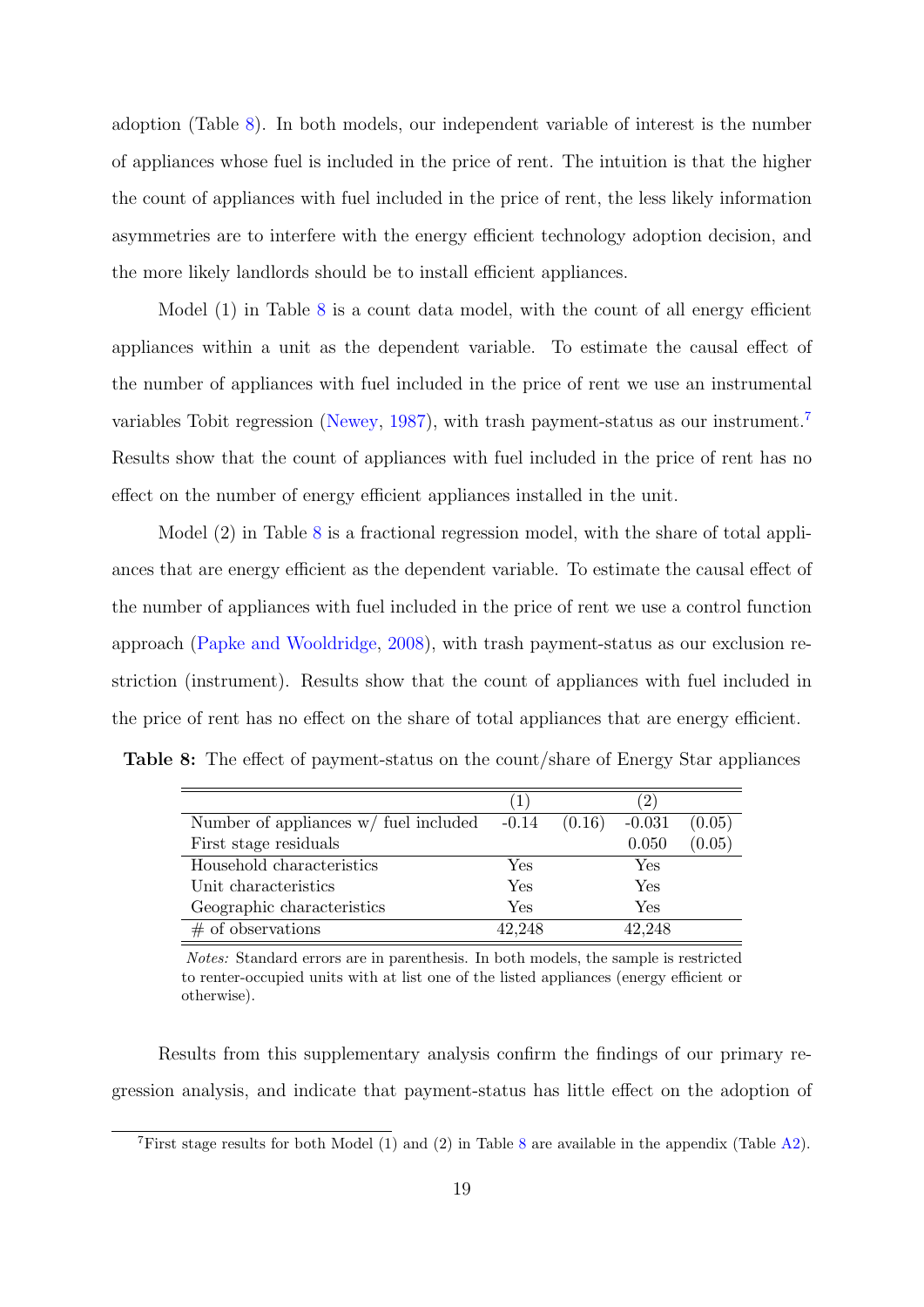efficient appliances.

# 4.2 The effect of information asymmetries on the adoption of energy efficient technologies

To identify the effect of information asymmetries on the adoption of energy efficient technologies, we revisit our theoretical framework. Recall the owner's willingness to pay for the efficient heat system:

$$
\frac{1}{1+r_s} \left( \gamma_{\text{I}(\text{owner-pays})} P_{BTU} (BTU_{I(\text{occupant-pays}),\text{inefficient}}^* - BTU_{I(\text{occupant-pays}),\text{efficient}}^*) + \xi_s \right) > C,
$$
\n(12)

where  $s \in$ {renter-occupied (renter), owner-occupied (owner)};  $I(\text{owner-pays}) = 1$  if the owner pays for heat, zero otherwise; and  $I$ (occupant-pays) = 1 if the occupant pays for heat, zero otherwise.

Results from our analysis of the effect of payment-status on adoption of energy efficient technologies show that renter-occupied units are equally likely to have an efficient heat system regardless of payment-status. Therefore, the owner's willingness to pay for the heat system must also be equal regardless of payment-status:

<span id="page-19-0"></span>
$$
WTP(\text{owner}.\text{pays, renter\_occupied}) = \frac{\gamma_1 P_{BTU} (BTU_{0,\text{inefficient}}^* - BTU_{0,\text{efficient}}^*) + \xi_{\text{renter}}}{1 + r_{\text{renter}}} \approx \frac{\gamma_0 P_{BTU} (BTU_{1,\text{inefficient}}^* - BTU_{1,\text{efficient}}^*) + \xi_{\text{renter}}}{1 + r_{\text{renter}}} = WTP(\text{occupant}.\text{pays, renter\_occupied}).
$$
\n(13)

[Levinson and Niemann](#page-22-0) [\(2004\)](#page-22-0) and [Gillingham, Kenneth Harding and Rapson](#page-22-1) [\(2012\)](#page-22-1) both show that renters consume approximately the same amount of heating/cooling regardless of payment-status (i.e. we observe no variation in thermostat settings across payment-status). Therefore the occupant's choice of energy consumption is constant across payment status  $(BTU^*_{I(\text{occupant-pays}),\tau} = BTU^*_{\tau})$ , and equation [13](#page-19-0) implies  $\gamma_1 \approx \gamma_0$ :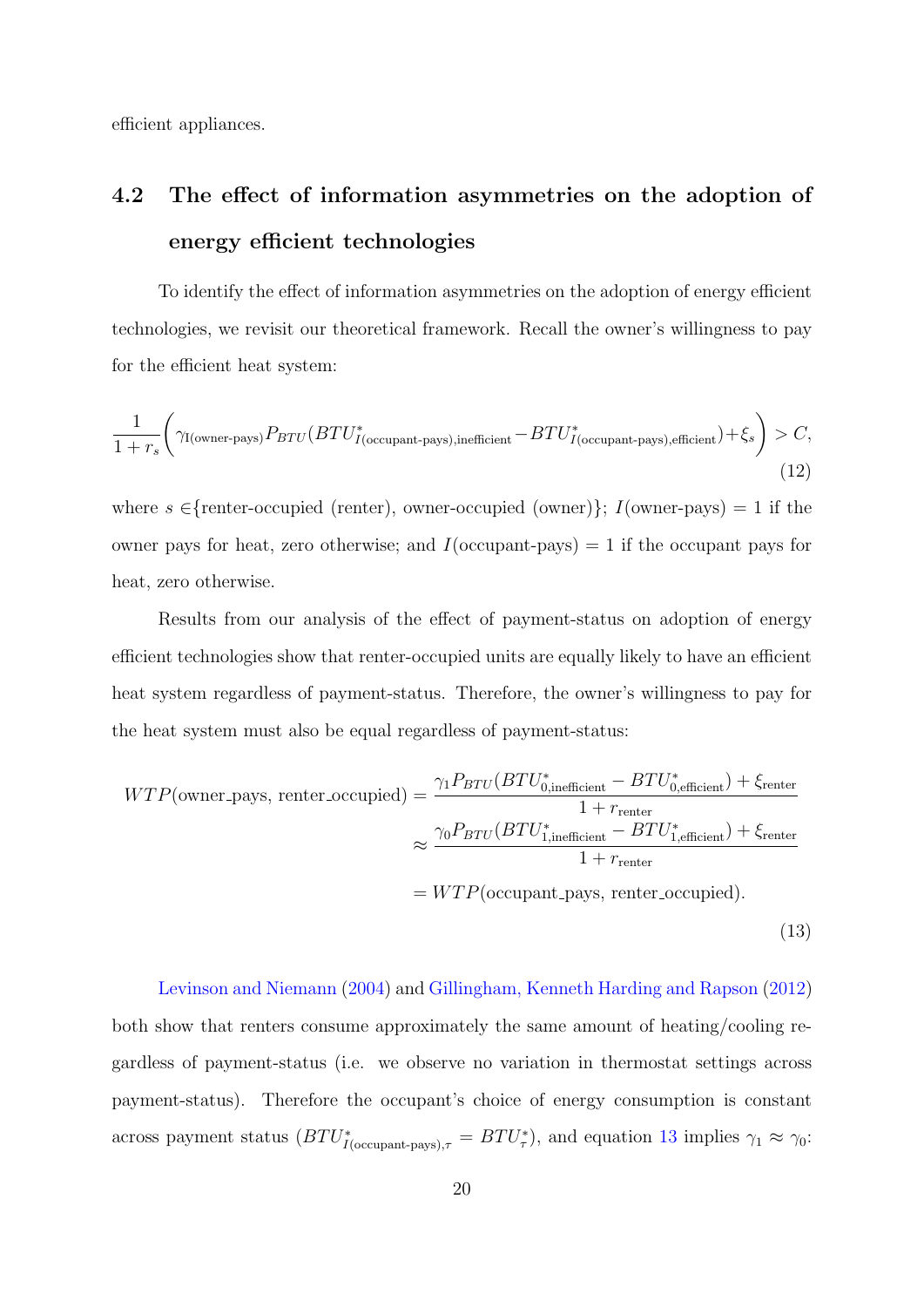there are no information asymmetries with respect to heating and cooling. If renters usage behaviors is also constant across payment-status for other energy consuming goods (dishwashing, refrigeration, clothes washing, and clothes drying), then our results are also indicative of the absence of information asymmetries in those settings as well. In summary, information asymmetries play only a nominal role in driving the observed difference in saturation of efficient technologies between renter- and owner-occupied residences. Therefore, the question remains: if information asymmetries are not driving the observed energy efficiency gap, then what is?

#### <span id="page-20-0"></span>5 Discussion

Given that information asymmetries do not explain the observed gap in saturation of efficient technologies between renter- and owner-occupied residences, our theoretical framework suggests two alternative mechanisms to explain the difference in saturation. Recall that the observed difference in saturation of efficient appliances between ownerand renter-occupied units suggests that owners' willingness to pay is higher when the unit is owner-occupied compared to when it is renter-occupied. Restating equation [7:](#page-8-0)

<span id="page-20-1"></span>
$$
WTP(\text{owner-pays, owner-occupied}) = \frac{\gamma_1 P_{BTU} (BTU_{1,\text{inefficient}}^* - BTU_{1,\text{efficient}}^*) + \xi_{\text{owner}}}{1 + r_{\text{owner}}} > \frac{\gamma_0 P_{BTU} (BTU_{1,\text{inefficient}}^* - BTU_{1,\text{efficient}}^*) + \xi_{\text{renter}}}{1 + r_{\text{renter}}} = WTP(\text{occupant-pays, renter-occupied}).
$$
\n(14)

Because empirical results suggest that information asymmetries are nominal  $(\gamma_0 \approx \gamma_1)$ , the inequality in equation [14](#page-20-1) implies that  $r_{\text{owner}} < r_{\text{renter}}$ , or  $\xi_{\text{owner}} > \xi_{\text{renter}}$ . That is, the risk adjusted discount rate  $(r_s)$  is lower for owners when they are purchasing efficient appliances for owner-occupied units, and/or the additional benefits that are internalized by the owner are larger (or costs lower) when the unit is owner-occupied.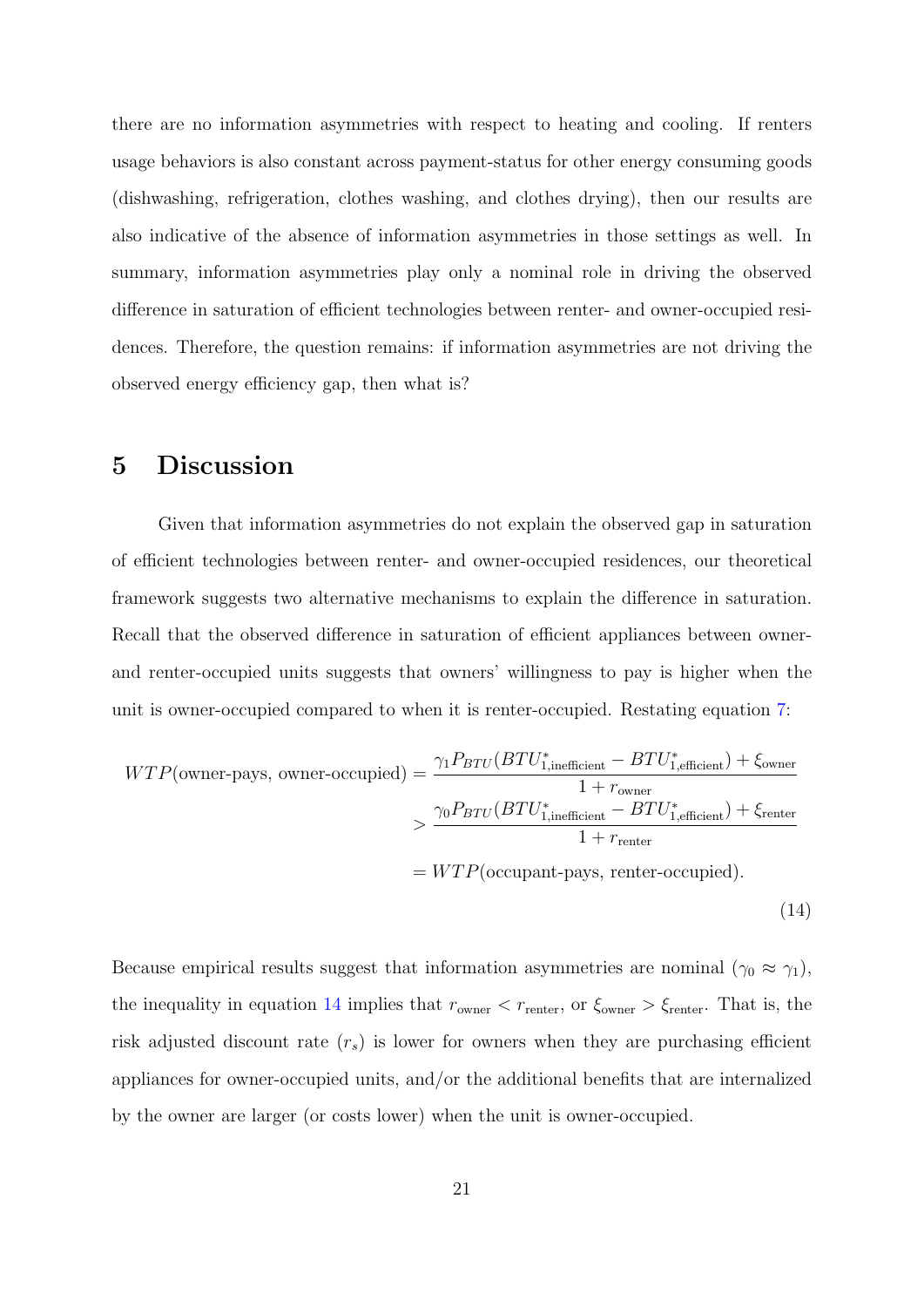There are several potential explanations for these findings. The risk adjusted discount rate will be lower for homeowners than landlords if homeowners can borrow at a lower rate, face fewer liquidity constraints, have a longer time horizon, etc. Additionally, unobserved benefits will be higher (or costs lower) for homeowners than landlords if homeowners place a higher value on features associated with efficiency (noise, aesthetic, etc.), receive more energy efficiency subsidies, face lower installation costs, etc.

In any case, if the goal is to close the gap in saturation of energy efficient appliances between owner- and renter-occupied residences, our model suggests that policy makers should consider policies targeted at: (1) lowering discount rates for landlords, and (2) decreasing/increasing the relative costs/benefits of efficient technology adoption in rental housing units. Discussion of the nature a scope (and justification) of such policies is a topic of future research.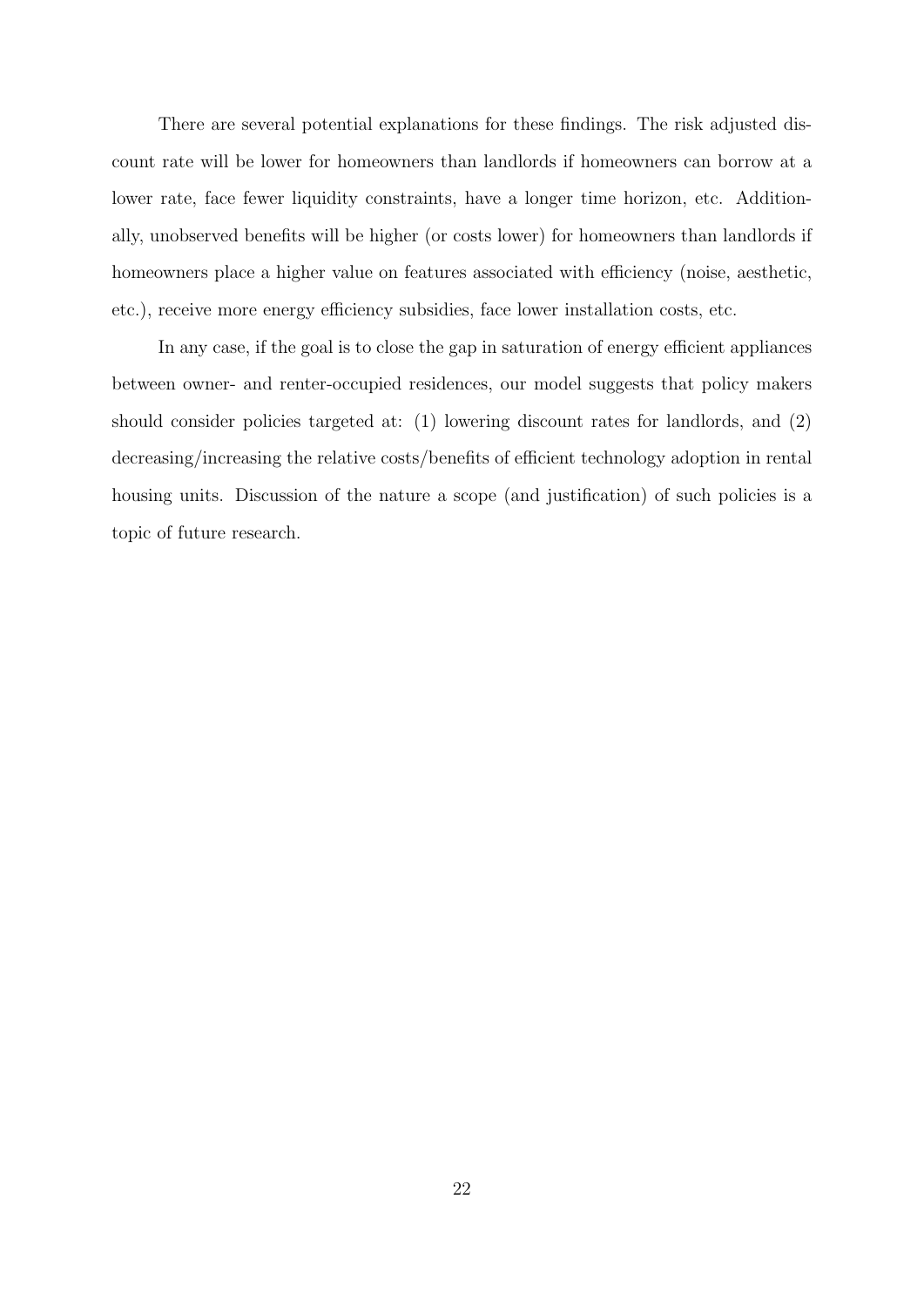### References

- <span id="page-22-5"></span>Allcott, Hunt and Michael Greenstone, "Is there an 'energy efficiency gap'?," Journal of Economic Perspectives, 2012, 26 (1), 3–28.
- <span id="page-22-9"></span> $\Box$ , Sendhil Mullainathan, and Dmitry Taubinsky, "Externalizing the internality," New York University  $\ldots$ , 2011, pp. 1–49.
- <span id="page-22-10"></span>Angrist, Joshua D, "Estimation of Limited Dependent Variable Models With Dummy Endogenous Regressors," Journal of Business & Economic Statistics, jan 2001, 19 (1), 2–28.
- <span id="page-22-2"></span>Blumstein, Carl, Betsy Krieg, Lee Schipper, and Carl York, "Overcoming social and institutional barriers to energy conservation," Energy, 1980, 5 (4), 355–371.
- <span id="page-22-4"></span>Davis, Lucas, "Evaluating the Slow Adoption of Energy Efficient Investments: Are Renters Less Likely to Have Energy Efficient Appliances?," Technical Report November 2010.
- <span id="page-22-3"></span>Fisher, Anthony C and Michael H Rothkopf, "Market failure and energy policy A rationale for selective conservation," Energy Policy, 1989, 17 (4), 397–406.
- <span id="page-22-7"></span>Gerarden, Todd, Richard G Newell, and Robert N Stavins, "Assessing the Energy-Efficiency Gap," Journal of Economic Literature, 2017, 55, 1486–1525.
- <span id="page-22-6"></span>Gillingham, Kenneth and Karen Palmer, "Bridging the energy efficiency gap: Policy insights from economic theory and empirical evidence," Review of Environmental Economics and Policy, 2014, 8 (1), 18–38.
- <span id="page-22-1"></span>Gillingham, Kenneth Harding, Matthew and Dave Rapson, "Split Incentives in Household Energy Consumption," Energy Journal, 2012, 33(2) (2), 37–62.
- <span id="page-22-11"></span>Imbens, Guido W and Joshua D Angrist, "Identification and Estimation of Local Average Treatment Effects," Econometrica, 1994, 62 (2), 467–475.
- <span id="page-22-0"></span>Levinson, Arik and Scott Niemann, "Energy use by apartment tenants when landlords pay for utilities," Resource and Energy Economics, 2004, 26 (1), 51–75.
- <span id="page-22-8"></span>Myers, Erica, "Asymmetric Information in Residential Rental Markets : Implications for the Energy Efficiency Gap Erica Myers Asymmetric Information in Residential Rental Markets : Implications for the Energy Efficiency Gap," 2017.
- <span id="page-22-13"></span>Newey, Whitney K, "Efficient estimation of limited dependent variable models with endogenous explanatory variables," Journal of Econometrics, 1987, 36 (3), 231–250.
- <span id="page-22-12"></span>Olea, José Luis Montiel and Carolin Pflueger, "A Robust Test for Weak Instruments," Journal of Business & Economic Statistics, 2013, 31 (3), 358–369.
- <span id="page-22-14"></span>Papke, Leslie E and Jeffrey M Wooldridge, "Panel data methods for fractional response variables with an application to test pass rates," Journal of Econometrics, 2008, 145 (1), 121–133.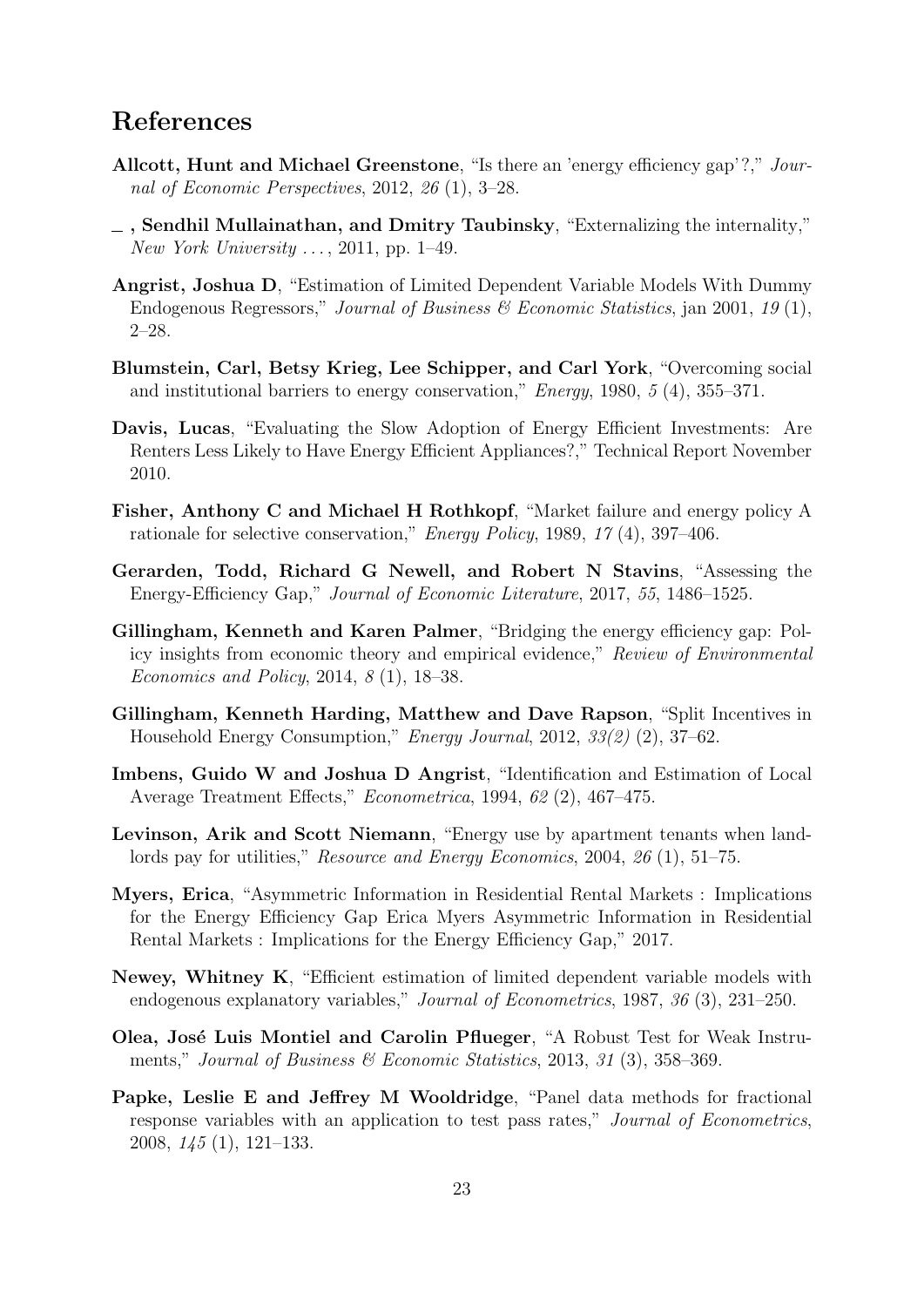- <span id="page-23-1"></span>Pew Research Center, "More U.S. households are renting than at any point in 50 years," Technical Report, Washington DC 2017.
- <span id="page-23-2"></span>Souza, M. N.M., "Why are rented dwellings less energy-efficient? Evidence from a representative sample of the U.S. housing stock," Energy Policy, 2018, 118 (February), 149–159.
- <span id="page-23-0"></span>U.S. Energy Information Administration, January 2019 Monthly Energy Review, Vol. 0035 2019.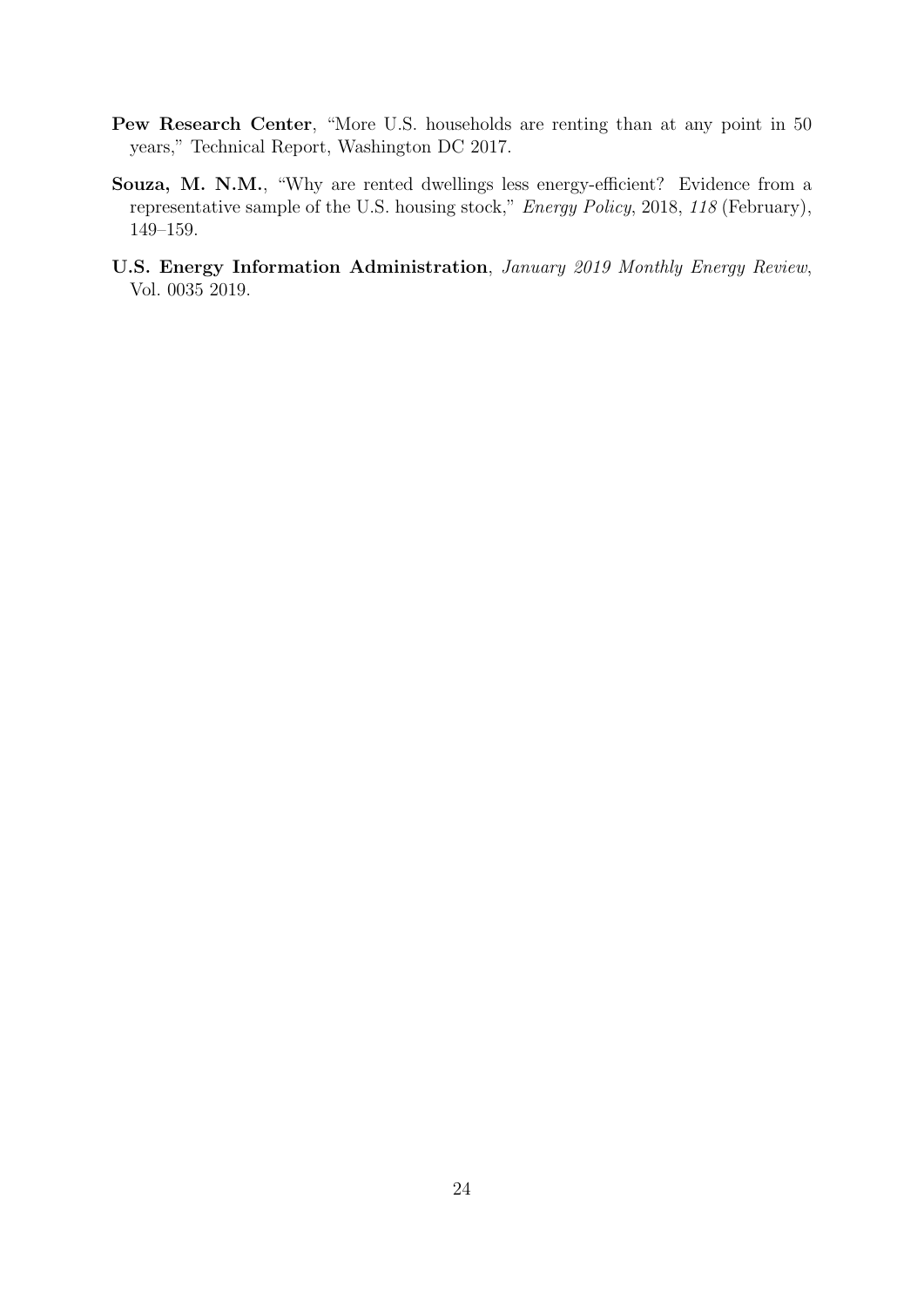# Appendix Materials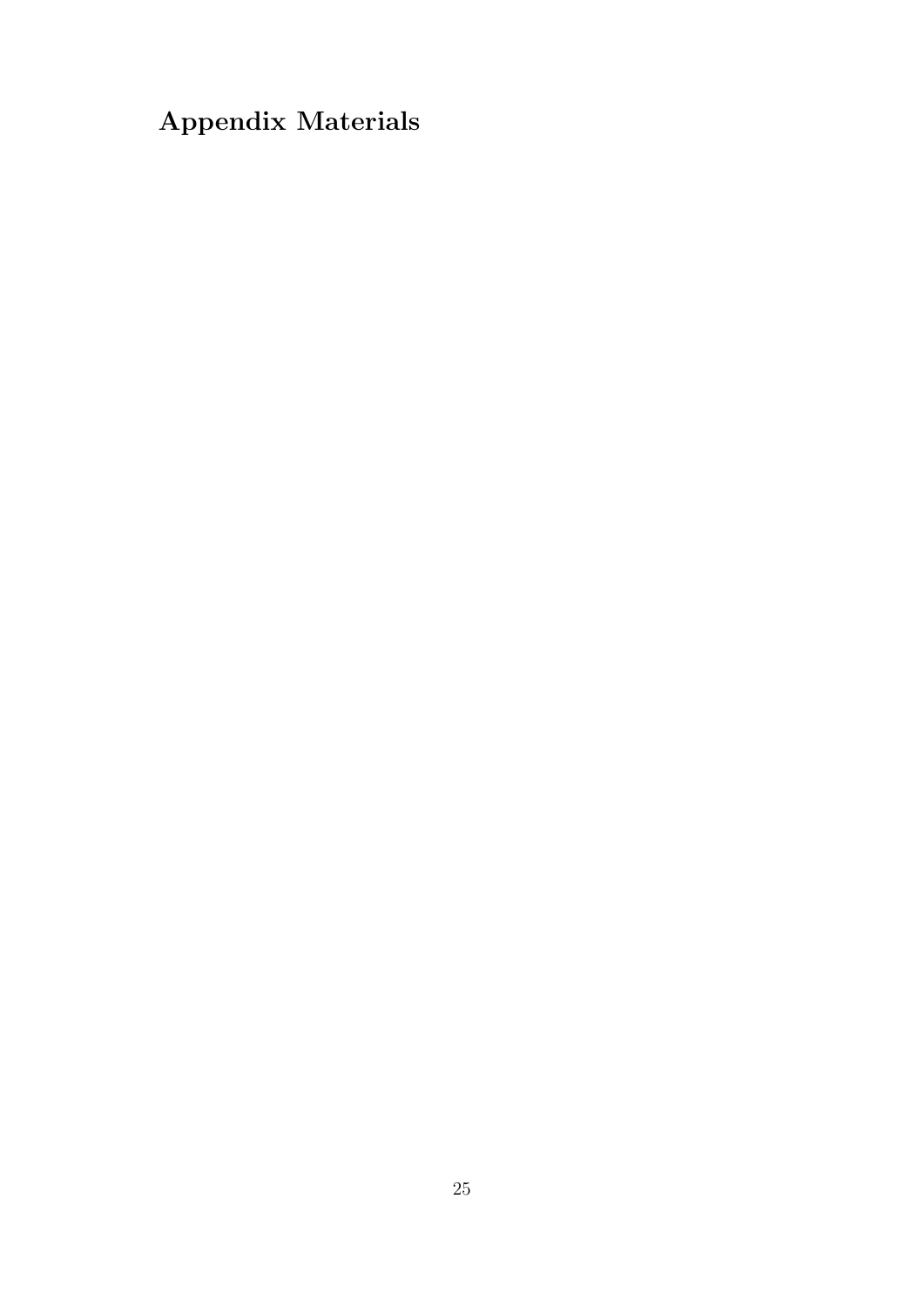|                                                                                                                | Heat)      | $\widetilde{\mathcal{A}}$ C) | (Fridge)   | (Dishwasher) | (Dryer)    | $\rm{Wash}$ |
|----------------------------------------------------------------------------------------------------------------|------------|------------------------------|------------|--------------|------------|-------------|
| (OWNer-pays) <sub>itrash</sub> $(Z_i)$                                                                         | $0.083***$ | $0.075***$                   | $0.070***$ | $0.073***$   | $0.066***$ | $0.082***$  |
|                                                                                                                | (0.01)     | (0.01)                       | (0.01)     | (0.01)       | (0.01)     | (0.00)      |
| Household characteristics                                                                                      | Йes        | Yes                          | Ýes        | Yes          | Yes        | Yes         |
| Jnit characteristics                                                                                           | Yes        | Yes                          | $Y$ es     | Yes          | Yes        | les         |
| deographic characteristics                                                                                     | Yes        | Ýes                          | Ýes        | Ýes          | Yes        | Ýes         |
| # of observations                                                                                              | 40,498     | 22,445                       | 42,177     | 21,520       | 21,429     | 22,654      |
| Votes: Standard errors in parenthesis. For each column Payment-status I (owner-pays). $=1$ if the fuel used by |            |                              |            |              |            |             |

<span id="page-25-0"></span>**Table A1:** First stage results: probability that payment-status  $I(\text{owner-pays})_{i,e} = 1$  (equation 11) **Table A1:** First stage results: probability that payment-status  $I(\text{ownner-pays})_{i,e} = 1$  (equation [11\)](#page-16-2)

Notes: Standard errors in parenthesis. For each column Payment-status  $I(\text{owner-Pays})_{i,\epsilon} = 1$  it the tiel used by<br>the corresponding appliance is included in the price of rent. All regressions are restricted to the sub-sample o Notes: Standard errors in parenthesis. For each column Payment-status  $I(\text{owner-pays})_{i,e}=1$  if the fuel used by the corresponding appliance is included in the price of rent. All regressions are restricted to the sub-sample of renters who have the appliance. For example, only 40,498 units have central heat, so column 1 is restricted to the 40,498 renter-occupied units with central heat.